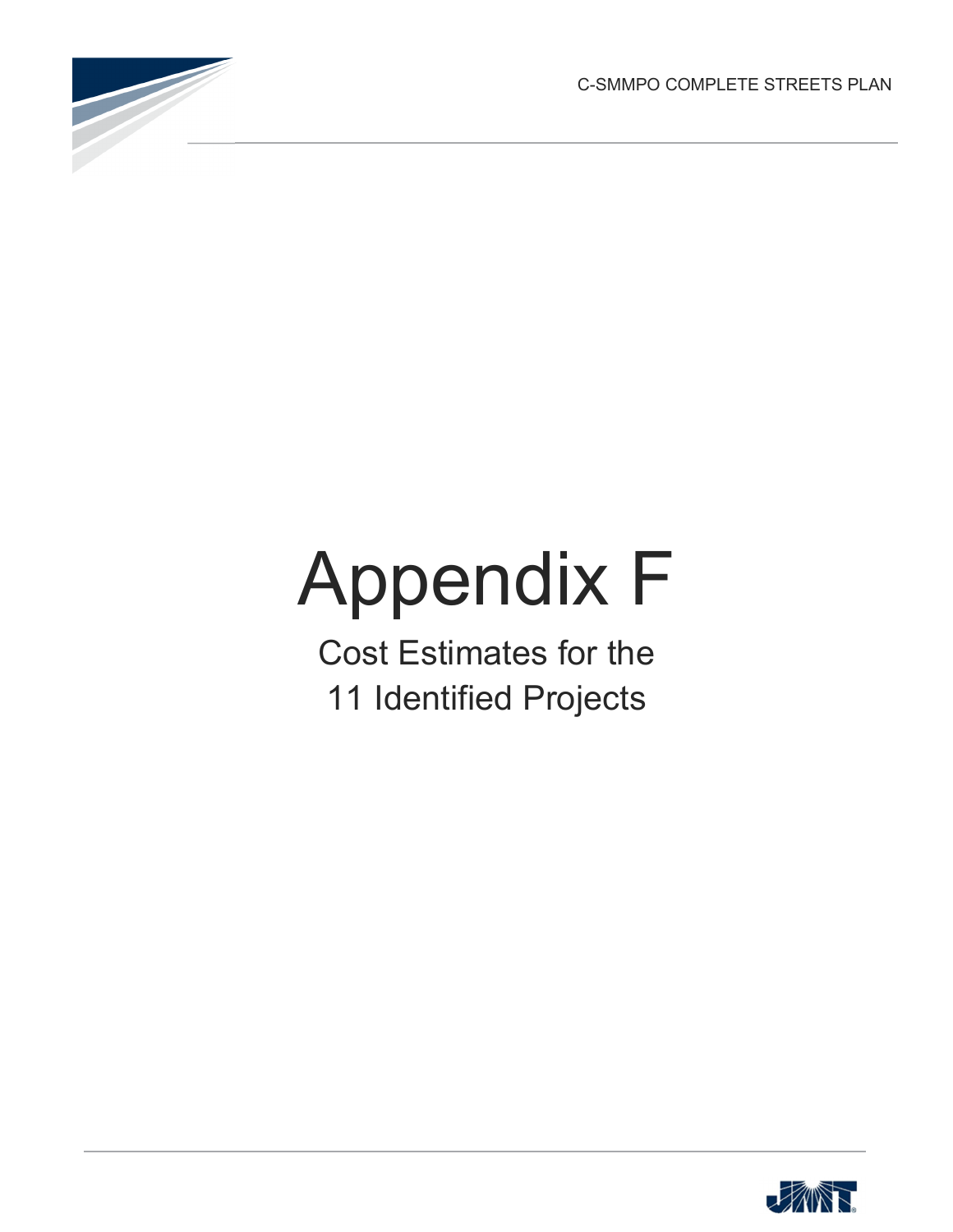|          | <b>C-SMMPO Complete Streets Plan</b><br>St. Mary's Park Bike/Trail Routes<br><b>Alternative A</b> |             |                   |                                 |                                |         |                 |                                        |  |  |  |
|----------|---------------------------------------------------------------------------------------------------|-------------|-------------------|---------------------------------|--------------------------------|---------|-----------------|----------------------------------------|--|--|--|
|          | <b>Roadway Costs</b>                                                                              |             |                   |                                 |                                |         |                 |                                        |  |  |  |
|          |                                                                                                   |             |                   |                                 |                                |         |                 |                                        |  |  |  |
| Item No. | <b>Description</b>                                                                                |             | <b>Total Cost</b> | <b>Notes</b>                    |                                |         |                 |                                        |  |  |  |
|          |                                                                                                   |             |                   |                                 |                                |         |                 |                                        |  |  |  |
|          | 10' Shared Use Path                                                                               | <b>MILE</b> | 2.8               | \$                              | 833,333.33 \$                  |         |                 | 2,327,967.17 10' wide path, 14,750 LF  |  |  |  |
|          | 14' Off-Road Gravel Path through Utility Corridors                                                | <b>MILE</b> | 12.4              | Ś                               | 875,000.00                     | l s     |                 | 10,871,212.12 14' wide path, 65,600 LF |  |  |  |
|          | 6' Sidewalk                                                                                       | <b>MILE</b> | 2.4               | Ś                               | 224,400.00 \$                  |         |                 | 538,262.50 6' wide sidewalk, 12,665 LF |  |  |  |
|          | <b>Continental Crosswalks</b>                                                                     | LANE        | 10                | Ś                               | $450.00$ S                     |         | 4,500.00        |                                        |  |  |  |
|          | <b>HAWK Pedestrian Signal</b>                                                                     | EA          | $\mathbf{1}$      | Ś                               | 100,000.00                     |         | 100,000.00      |                                        |  |  |  |
|          |                                                                                                   |             |                   |                                 |                                |         |                 |                                        |  |  |  |
|          | Subtotal 1                                                                                        |             |                   |                                 |                                | Ś.      | 13,841,941.79   |                                        |  |  |  |
|          |                                                                                                   |             |                   |                                 |                                |         |                 |                                        |  |  |  |
|          | <b>Contingent Categories</b>                                                                      |             |                   |                                 |                                |         |                 |                                        |  |  |  |
|          | Category 1: Preliminary, MOT                                                                      |             | 40%               |                                 |                                | \$      |                 | 5,536,776.72 40% of Subtotal 1         |  |  |  |
|          | Category 3: Drainage                                                                              |             | 35%               |                                 |                                | $\zeta$ |                 | 4,844,679.63 35% of Subtotal 1         |  |  |  |
|          | Category 7: Landscaping                                                                           |             | 7%                |                                 |                                | Ŝ       |                 | 968.935.93 7% of Subtotal 1            |  |  |  |
|          | Category 8: Utilities                                                                             |             | 15%               |                                 |                                | Ś       |                 | 2,076,291.27 15% of Subtotal 1         |  |  |  |
|          |                                                                                                   |             |                   |                                 |                                |         |                 |                                        |  |  |  |
|          | Subtotal 2                                                                                        | Ś.          | 27,268,625.33     |                                 |                                |         |                 |                                        |  |  |  |
|          | Contingency                                                                                       | Ŝ.          |                   | 10,907,450.13 40% of Subtotal 2 |                                |         |                 |                                        |  |  |  |
|          | <b>Property Acquisition</b>                                                                       |             | $\mathsf{S}$      |                                 | 3,544,921.29 13% of Subtotal 2 |         |                 |                                        |  |  |  |
|          |                                                                                                   |             |                   |                                 |                                |         |                 |                                        |  |  |  |
|          | <b>Order of Magnitude Cost</b>                                                                    |             |                   |                                 |                                | Ŝ.      | 41,720,996.76   |                                        |  |  |  |
|          | <b>Rounded Value</b>                                                                              |             |                   |                                 |                                |         | \$41,800,000.00 |                                        |  |  |  |

2. The Property Acquisition values within this feasibility level cost estimate are approximate and subject to change.

3. HAWK Pedestrian Signal unit cost is from the Brooklyn Park Pedestrian & Bicycle Plan.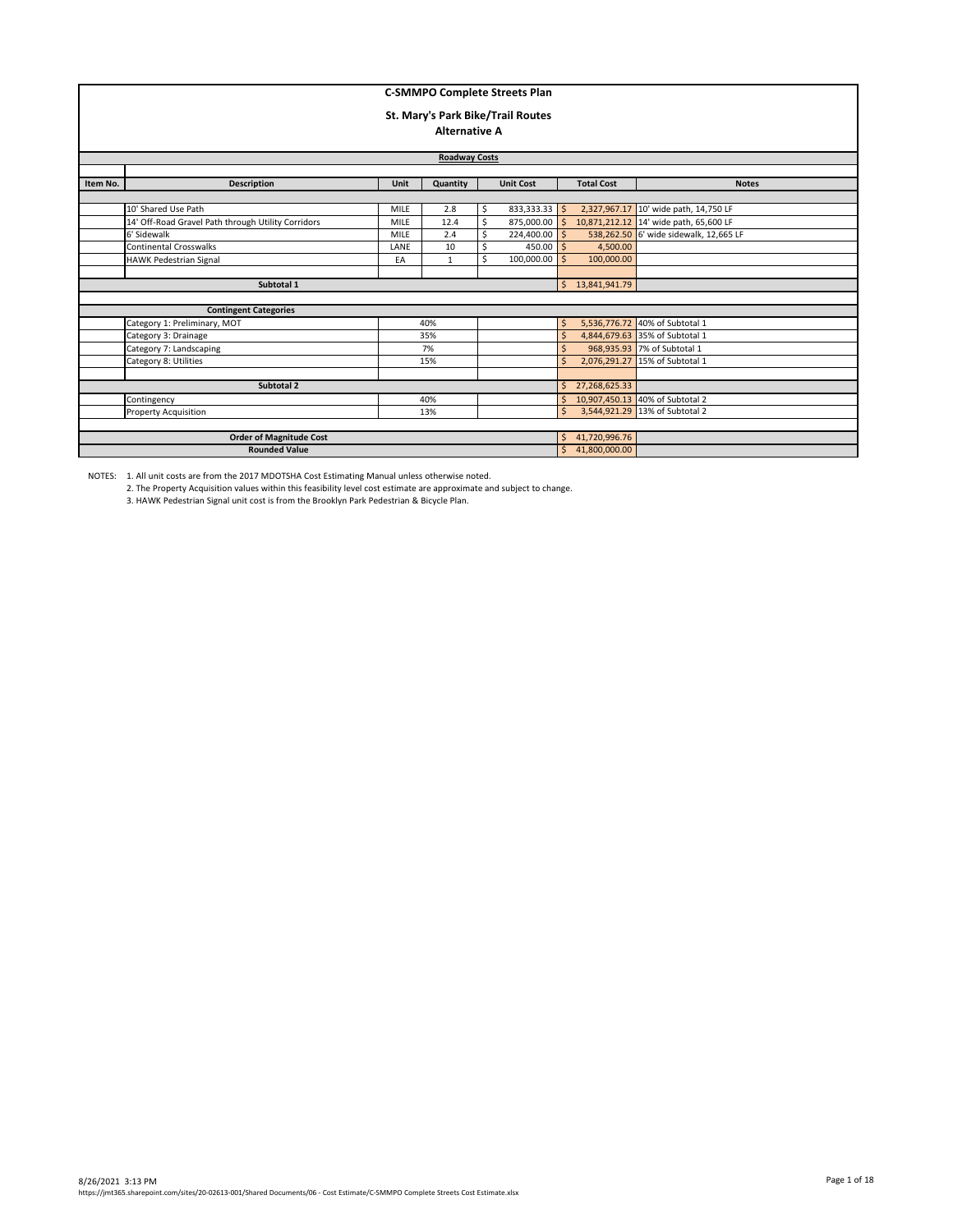|                      | <b>C-SMMPO Complete Streets Plan</b>               |              |                      |                                 |                                   |                    |                 |                                        |  |  |  |
|----------------------|----------------------------------------------------|--------------|----------------------|---------------------------------|-----------------------------------|--------------------|-----------------|----------------------------------------|--|--|--|
|                      |                                                    |              |                      |                                 | St. Mary's Park Bike/Trail Routes |                    |                 |                                        |  |  |  |
|                      |                                                    |              | <b>Alternative B</b> |                                 |                                   |                    |                 |                                        |  |  |  |
|                      |                                                    |              |                      |                                 |                                   |                    |                 |                                        |  |  |  |
| <b>Roadway Costs</b> |                                                    |              |                      |                                 |                                   |                    |                 |                                        |  |  |  |
| Item No.             | <b>Description</b>                                 |              | <b>Total Cost</b>    | <b>Notes</b>                    |                                   |                    |                 |                                        |  |  |  |
|                      |                                                    |              |                      |                                 |                                   |                    |                 |                                        |  |  |  |
|                      | 10' Shared Use Path                                | MILE         | 2.9                  | \$                              | 833,333.33 \$                     |                    |                 | 2,443,181.82 10' wide path, 15,480 LF  |  |  |  |
|                      | 14' Off-Road Gravel Path through Utility Corridors | MILE         | 11.6                 | Ś                               | 875,000.00                        |                    |                 | 10,123,816.29 14' wide path, 61,090 LF |  |  |  |
|                      | 6' Sidewalk                                        | <b>MILE</b>  | 3.5                  | Ś                               | 224,400.00                        | Ŝ                  |                 | 782,000.00 6' wide sidewalk, 12,665 LF |  |  |  |
|                      | 10' Roadway Widening                               | LANE-MI      | 5.8                  | ¢                               | 1,800,000.00                      | $\mathsf{S}$       |                 | 10,454,545.45 2 Bike Lanes, 18,400 LF  |  |  |  |
|                      | Continental Crosswalks                             | LANE         | 16                   | Ś.                              | $450.00$ \$                       |                    | 7,200.00        |                                        |  |  |  |
|                      | <b>HAWK Pedestrian Signal</b>                      | EA           | $\overline{2}$       |                                 | 100,000.00                        | $\zeta$            | 200,000.00      |                                        |  |  |  |
|                      |                                                    |              |                      |                                 |                                   |                    |                 |                                        |  |  |  |
|                      | Subtotal 1                                         |              |                      |                                 |                                   |                    | \$24,010,743.56 |                                        |  |  |  |
|                      |                                                    |              |                      |                                 |                                   |                    |                 |                                        |  |  |  |
|                      | <b>Contingent Categories</b>                       |              |                      |                                 |                                   |                    |                 |                                        |  |  |  |
|                      | Category 1: Preliminary, MOT                       |              | 40%                  |                                 |                                   | $\mathsf{\hat{S}}$ |                 | 9,604,297.42 40% of Subtotal 1         |  |  |  |
|                      | Category 3: Drainage                               |              | 35%                  |                                 |                                   | Ś                  |                 | 8,403,760.25 35% of Subtotal 1         |  |  |  |
|                      | Category 7: Landscaping                            |              | 7%                   |                                 |                                   | Ś                  |                 | 1,680,752.05 7% of Subtotal 1          |  |  |  |
|                      | Category 8: Utilities                              |              | 15%                  |                                 |                                   | Ś                  |                 | 3,601,611.53 15% of Subtotal 1         |  |  |  |
|                      |                                                    |              |                      |                                 |                                   |                    |                 |                                        |  |  |  |
|                      | Subtotal 2                                         | Ś.           | 47,301,164.81        |                                 |                                   |                    |                 |                                        |  |  |  |
|                      | Contingency                                        | Ś.           |                      | 18,920,465.93 40% of Subtotal 2 |                                   |                    |                 |                                        |  |  |  |
|                      | <b>Property Acquisition</b>                        | $\mathsf{S}$ |                      | 6,149,151.43 13% of Subtotal 2  |                                   |                    |                 |                                        |  |  |  |
|                      |                                                    |              |                      |                                 |                                   |                    |                 |                                        |  |  |  |
|                      | <b>Order of Magnitude Cost</b>                     | Ś.           | 72,370,782.17        |                                 |                                   |                    |                 |                                        |  |  |  |
|                      | <b>Rounded Value</b>                               |              |                      |                                 |                                   | Ś.                 | 72,400,000.00   |                                        |  |  |  |

2. The Property Acquisition values within this feasibility level cost estimate are approximate and subject to change.

3. HAWK Pedestrian Signal unit cost is from the Brooklyn Park Pedestrian & Bicycle Plan.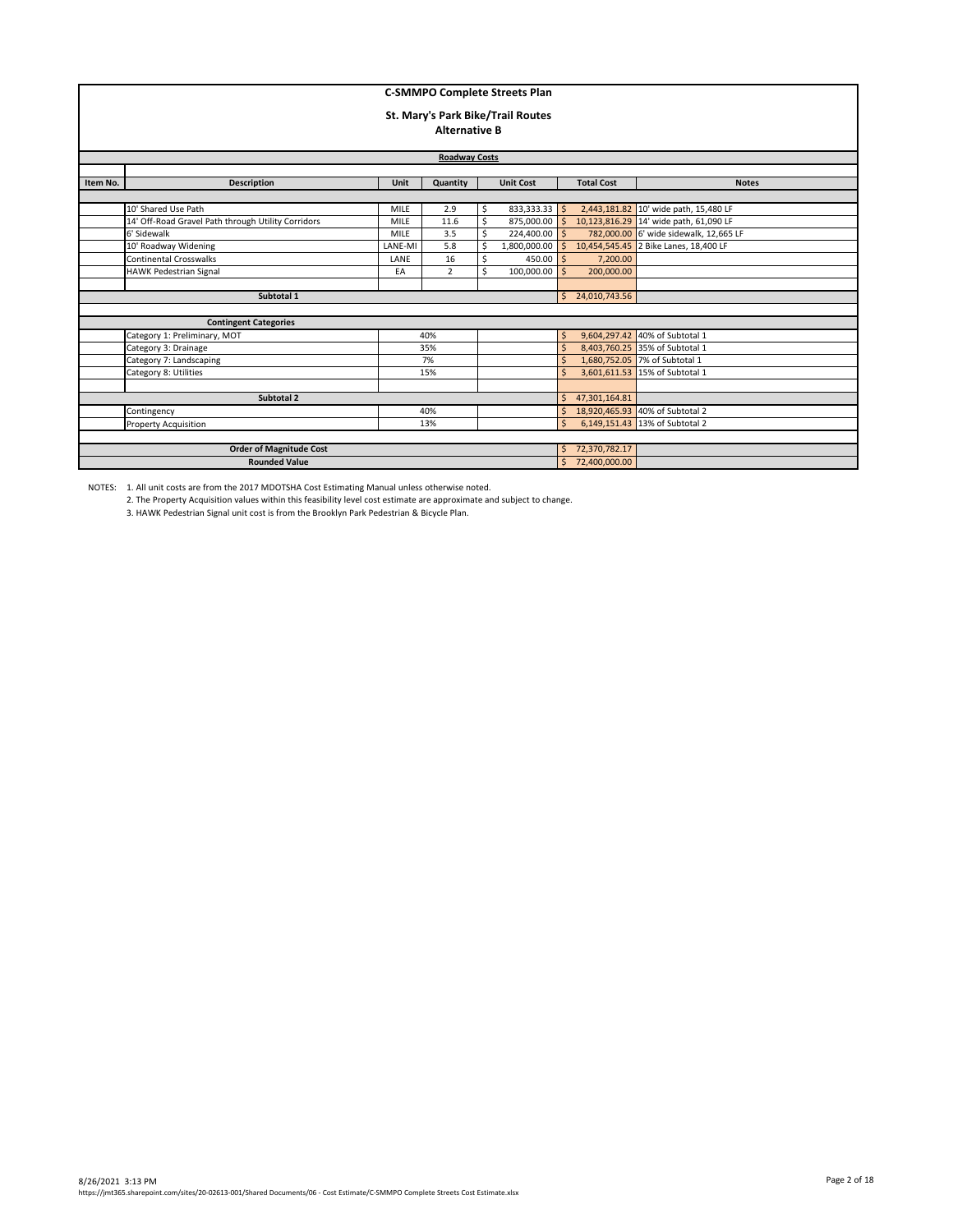|          | <b>C-SMMPO Complete Streets Plan</b><br><b>Three Notch Trail and Linkages</b><br><b>Design Alternative</b><br><b>Roadway Costs</b> |                                |                              |                                    |                  |                    |              |                                                              |  |  |  |  |
|----------|------------------------------------------------------------------------------------------------------------------------------------|--------------------------------|------------------------------|------------------------------------|------------------|--------------------|--------------|--------------------------------------------------------------|--|--|--|--|
| Item No. | <b>Description</b>                                                                                                                 | <b>Unit Cost</b>               |                              | <b>Total Cost</b>                  | <b>Notes</b>     |                    |              |                                                              |  |  |  |  |
|          | 10' Shared Use Path<br><b>Continental Crosswalks</b>                                                                               | $833,333.33$ \$<br>$450.00$ \$ | 15,750.00                    | 747,316.92 10' wide path, 4,735 LF |                  |                    |              |                                                              |  |  |  |  |
|          | Subtotal 1                                                                                                                         |                                |                              |                                    |                  | $\mathsf{S}$       | 763,066.92   |                                                              |  |  |  |  |
|          | <b>Contingent Categories</b>                                                                                                       |                                |                              |                                    |                  |                    |              |                                                              |  |  |  |  |
|          | Category 1: Preliminary, MOT                                                                                                       |                                | 40%<br>25%                   |                                    |                  | \$<br>Ś            |              | 305,226.77 40% of Subtotal 1<br>190,766.73 25% of Subtotal 1 |  |  |  |  |
|          | Category 3: Drainage<br>Category 7: Landscaping                                                                                    |                                | 7%                           |                                    |                  | $\mathsf{\hat{S}}$ |              | 53,414.68 7% of Subtotal 1                                   |  |  |  |  |
|          | Category 8: Utilities                                                                                                              |                                | 15%                          |                                    |                  | $\mathsf{S}$       |              | 114,460.04 15% of Subtotal 1                                 |  |  |  |  |
|          | Subtotal 2                                                                                                                         |                                |                              |                                    |                  | Ś.                 | 1,426,935.14 |                                                              |  |  |  |  |
|          | Contingency                                                                                                                        | \$                             |                              | 570,774.06 40% of Subtotal 2       |                  |                    |              |                                                              |  |  |  |  |
|          | Property Acquisition                                                                                                               |                                | Ś                            |                                    | 0% of Subtotal 2 |                    |              |                                                              |  |  |  |  |
|          | <b>Order of Magnitude Cost</b><br><b>Rounded Value</b>                                                                             | \$<br>Ś.                       | 1,997,709.19<br>2,000,000.00 |                                    |                  |                    |              |                                                              |  |  |  |  |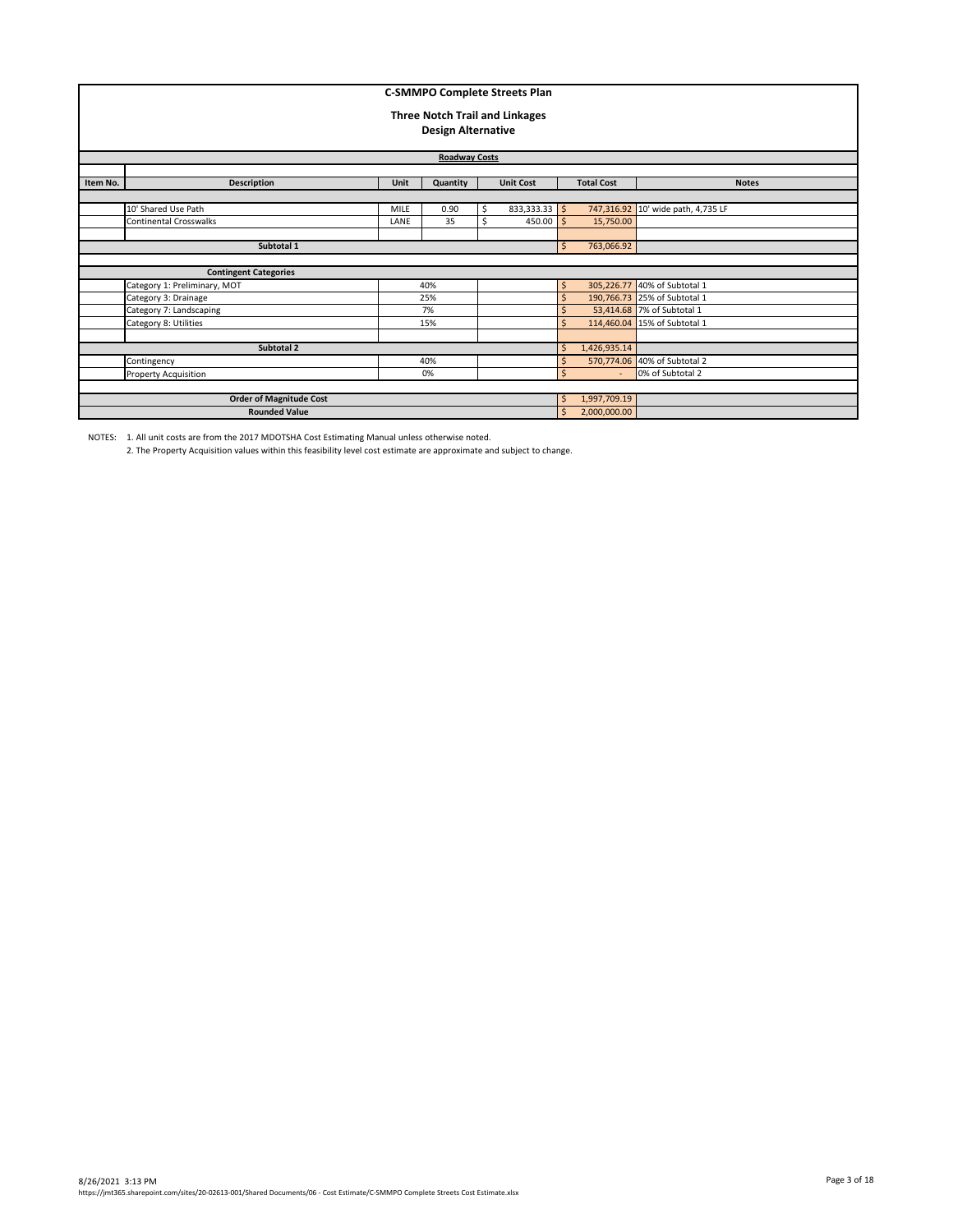|          | <b>C-SMMPO Complete Streets Plan</b><br>Tulagi Place / Naval Air Station Patuxent River<br><b>Alternative A</b><br><b>Roadway Costs</b> |                  |                    |                              |                  |              |              |                                     |  |  |  |
|----------|-----------------------------------------------------------------------------------------------------------------------------------------|------------------|--------------------|------------------------------|------------------|--------------|--------------|-------------------------------------|--|--|--|
| Item No. | <b>Description</b>                                                                                                                      | <b>Unit Cost</b> |                    | <b>Total Cost</b>            | <b>Notes</b>     |              |              |                                     |  |  |  |
|          |                                                                                                                                         |                  | Quantity           |                              |                  |              |              |                                     |  |  |  |
|          | 10' Shared Use Path                                                                                                                     | <b>MILE</b>      | 0.22               | Ś.                           | 833,333.33 \$    |              | 183,080.81   | 10' wide path, 1,160 LF             |  |  |  |
|          | Continental Crosswalks                                                                                                                  | LANE             | 23                 | Š.                           | $450.00$ S       |              | 10.350.00    |                                     |  |  |  |
|          | Monolithic Concrete Median - 4' Wide                                                                                                    | LF               | 100                | Ś                            | $147.00$ \$      |              |              | 14,700.00 SHA July 2021 Price Index |  |  |  |
|          | Traffic Signal Modification - Per Leg<br>EA<br>$\overline{2}$                                                                           |                  |                    |                              | 65,000.00 \$     |              | 130,000.00   |                                     |  |  |  |
|          | <b>HAWK Pedestrian Signal</b>                                                                                                           | EA               | $\mathbf{1}$       |                              | 100,000.00       |              | 100,000.00   |                                     |  |  |  |
|          |                                                                                                                                         |                  |                    |                              |                  |              |              |                                     |  |  |  |
|          | Subtotal 1                                                                                                                              |                  |                    |                              |                  | $\mathsf{S}$ | 438,130.81   |                                     |  |  |  |
|          |                                                                                                                                         |                  |                    |                              |                  |              |              |                                     |  |  |  |
|          | <b>Contingent Categories</b>                                                                                                            |                  |                    |                              |                  |              |              |                                     |  |  |  |
|          | Category 1: Preliminary, MOT                                                                                                            |                  | 40%                |                              |                  | \$           |              | 175,252.32 40% of Subtotal 1        |  |  |  |
|          | Category 3: Drainage                                                                                                                    |                  | 15%                |                              |                  | Ś            |              | 65,719.62 15% of Subtotal 1         |  |  |  |
|          | Category 7: Landscaping                                                                                                                 |                  | 7%                 |                              |                  | Ś            |              | 30,669.16 7% of Subtotal 1          |  |  |  |
|          | Category 8: Utilities                                                                                                                   |                  | 15%                |                              |                  | Ś            |              | 65,719.62 15% of Subtotal 1         |  |  |  |
|          |                                                                                                                                         |                  |                    |                              |                  |              |              |                                     |  |  |  |
|          | Subtotal 2                                                                                                                              |                  | Ŝ                  | 775,491.53                   |                  |              |              |                                     |  |  |  |
|          | Contingency                                                                                                                             | Ś                |                    | 310,196.61 40% of Subtotal 2 |                  |              |              |                                     |  |  |  |
|          | <b>Property Acquisition</b>                                                                                                             |                  | $\mathsf{\hat{S}}$ |                              | 0% of Subtotal 2 |              |              |                                     |  |  |  |
|          |                                                                                                                                         |                  |                    |                              |                  |              |              |                                     |  |  |  |
|          | <b>Order of Magnitude Cost</b>                                                                                                          |                  |                    |                              |                  | \$           | 1,085,688.14 |                                     |  |  |  |
|          | <b>Rounded Value</b>                                                                                                                    |                  |                    |                              |                  | \$           | 1,100,000.00 |                                     |  |  |  |

2. The Property Acquisition values within this feasibility level cost estimate are approximate and subject to change.

3. The HAWK Pedestrian Signal cost was found on the Brooklyn Park Pedestrian & Bicycle Plan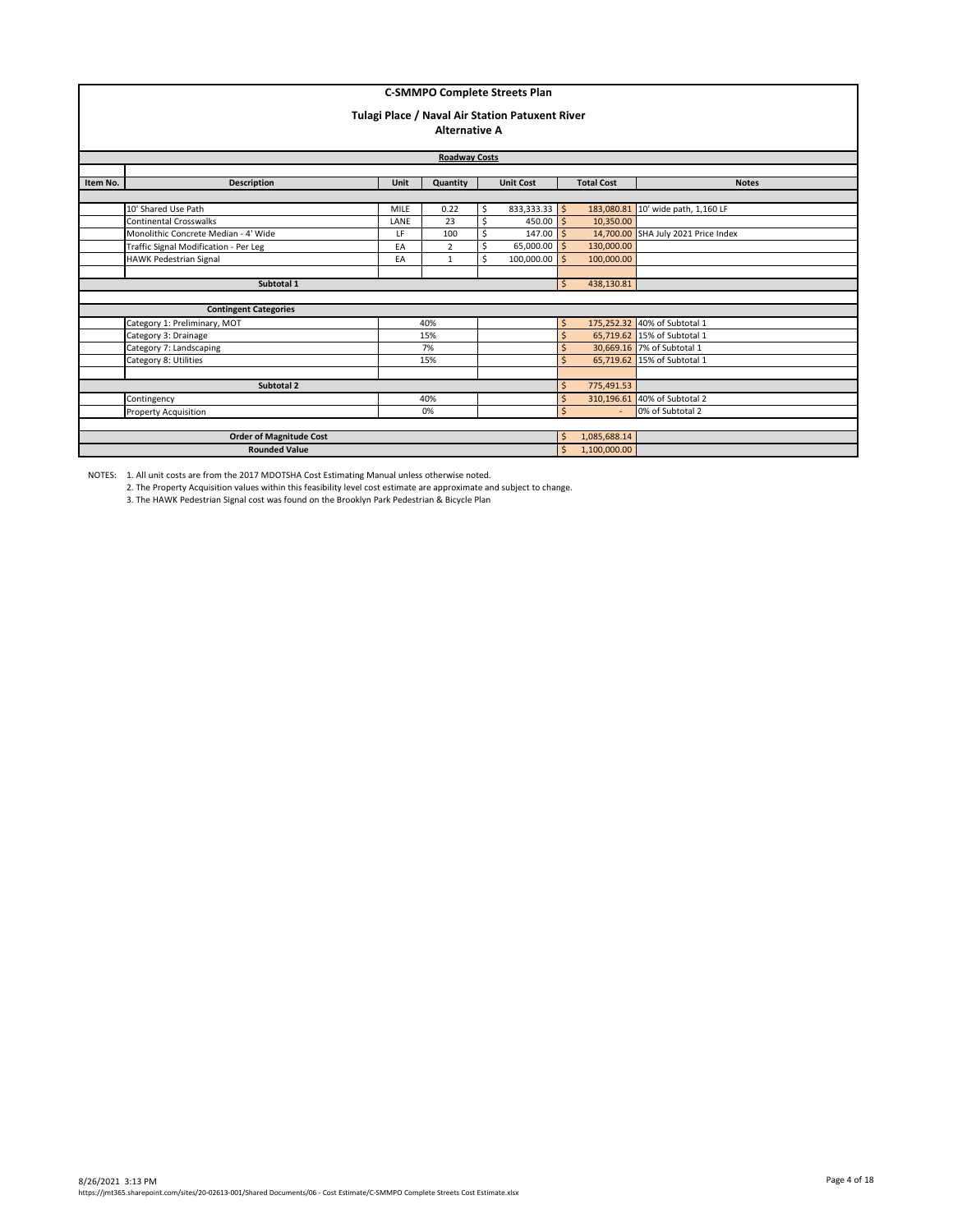|          | <b>C-SMMPO Complete Streets Plan</b>  |             |                         |            |                                                 |                    |                   |                                                         |  |  |  |  |
|----------|---------------------------------------|-------------|-------------------------|------------|-------------------------------------------------|--------------------|-------------------|---------------------------------------------------------|--|--|--|--|
|          |                                       |             |                         |            | Tulagi Place / Naval Air Station Patuxent River |                    |                   |                                                         |  |  |  |  |
|          |                                       |             |                         |            |                                                 |                    |                   |                                                         |  |  |  |  |
|          | <b>Alternative B</b>                  |             |                         |            |                                                 |                    |                   |                                                         |  |  |  |  |
|          | <b>Roadway Costs</b>                  |             |                         |            |                                                 |                    |                   |                                                         |  |  |  |  |
|          |                                       |             |                         |            |                                                 |                    |                   |                                                         |  |  |  |  |
| Item No. | <b>Description</b>                    | <b>Unit</b> | Quantity                |            | <b>Unit Cost</b>                                |                    | <b>Total Cost</b> | <b>Notes</b>                                            |  |  |  |  |
|          |                                       |             |                         |            |                                                 |                    |                   |                                                         |  |  |  |  |
|          | 10' Shared Use Path                   | 189,393.94  | 10' wide path, 1,200 LF |            |                                                 |                    |                   |                                                         |  |  |  |  |
|          | <b>Continental Crosswalks</b>         | LANE        | 22                      | \$         | $450.00$ \$                                     |                    | 9,900.00          |                                                         |  |  |  |  |
|          | Monolithic Concrete Median - 4' Wide  | $147.00$ \$ |                         |            | 14,700.00 SHA July 2021 Price Index             |                    |                   |                                                         |  |  |  |  |
|          | Curb and Gutter                       | LF          | 140                     | Ś          | $35.00$ \$                                      |                    | 4,900.00          | SHA July 2021 Price Index, Free Flow Right Turn Removal |  |  |  |  |
|          | Traffic Signal Modification - Per Leg | EA          | $\overline{2}$          | Ś          | 65,000.00 \$                                    |                    | 130,000.00        |                                                         |  |  |  |  |
|          | HAWK Pedestrian Signal                | EA          | 1                       | Ś          | 100,000.00 \$                                   |                    | 100,000.00        |                                                         |  |  |  |  |
|          |                                       |             |                         |            |                                                 |                    |                   |                                                         |  |  |  |  |
|          | Subtotal 1                            |             |                         |            |                                                 | Ś.                 | 448,893.94        |                                                         |  |  |  |  |
|          |                                       |             |                         |            |                                                 |                    |                   |                                                         |  |  |  |  |
|          | <b>Contingent Categories</b>          |             |                         |            |                                                 |                    |                   |                                                         |  |  |  |  |
|          | Category 1: Preliminary, MOT          |             | 40%                     |            |                                                 | \$                 |                   | 179,557.58 40% of Subtotal 1                            |  |  |  |  |
|          | Category 3: Drainage                  |             | 15%                     |            |                                                 | Ś.                 |                   | 67,334.09 15% of Subtotal 1                             |  |  |  |  |
|          | Category 7: Landscaping               |             | 7%                      |            |                                                 |                    |                   | 31,422.58 7% of Subtotal 1                              |  |  |  |  |
|          | Category 8: Utilities                 |             | 15%                     |            |                                                 | ς                  |                   | 67,334.09 15% of Subtotal 1                             |  |  |  |  |
|          |                                       |             |                         |            |                                                 |                    |                   |                                                         |  |  |  |  |
|          | Subtotal 2                            |             | Ś                       | 794,542.27 |                                                 |                    |                   |                                                         |  |  |  |  |
|          | Contingency                           |             | Ś                       | 317,816.91 | 40% of Subtotal 2                               |                    |                   |                                                         |  |  |  |  |
|          | Property Acquisition                  |             | 0%                      |            |                                                 | $\mathsf{\hat{S}}$ |                   | 0% of Subtotal 2                                        |  |  |  |  |
|          |                                       |             |                         |            |                                                 |                    |                   |                                                         |  |  |  |  |
|          | <b>Order of Magnitude Cost</b>        |             |                         |            |                                                 | \$                 | 1,112,359.18      |                                                         |  |  |  |  |
|          | <b>Rounded Value</b>                  |             |                         |            |                                                 | \$                 | 1,200,000.00      |                                                         |  |  |  |  |

2. The Property Acquisition values within this feasibility level cost estimate are approximate and subject to change. 3. The HAWK Pedestrian Signal cost was found on the Brooklyn Park Pedestrian & Bicycle Plan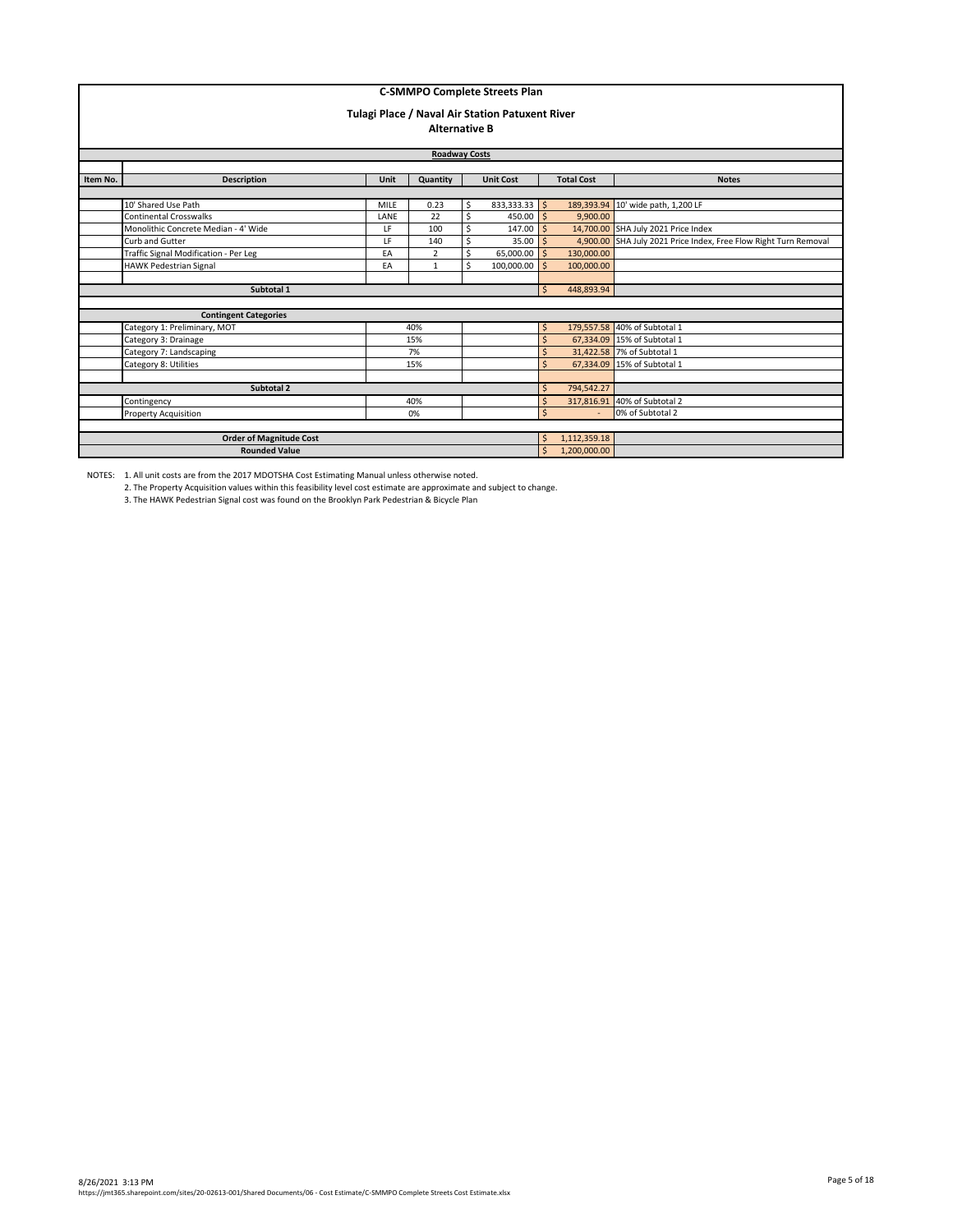| <b>C-SMMPO Complete Streets Plan</b>                            |                                       |                      |                      |                                             |                                  |              |               |                                                            |  |  |  |
|-----------------------------------------------------------------|---------------------------------------|----------------------|----------------------|---------------------------------------------|----------------------------------|--------------|---------------|------------------------------------------------------------|--|--|--|
|                                                                 |                                       |                      |                      |                                             |                                  |              |               |                                                            |  |  |  |
|                                                                 |                                       |                      |                      |                                             | FDR Boulevard / Shangri-La Drive |              |               |                                                            |  |  |  |
|                                                                 |                                       |                      | <b>Alternative A</b> |                                             |                                  |              |               |                                                            |  |  |  |
|                                                                 |                                       |                      |                      |                                             |                                  |              |               |                                                            |  |  |  |
|                                                                 |                                       |                      |                      |                                             |                                  |              |               |                                                            |  |  |  |
|                                                                 |                                       | <b>Roadway Costs</b> |                      |                                             |                                  |              |               |                                                            |  |  |  |
| Item No.                                                        | <b>Description</b>                    |                      | <b>Total Cost</b>    | <b>Notes</b>                                |                                  |              |               |                                                            |  |  |  |
| Quantity                                                        |                                       |                      |                      |                                             |                                  |              |               |                                                            |  |  |  |
|                                                                 | 10' Shared Use Path                   | $833,333.33$ \$      |                      | 1,483,585.86 10' wide path, 9,400 LF        |                                  |              |               |                                                            |  |  |  |
|                                                                 | 6' Sidewalk                           | 224,400.00 \$        |                      | 297,500.00 6' wide sidewalk, 7,000 LF       |                                  |              |               |                                                            |  |  |  |
|                                                                 | New Roadway                           | $1,800,000.00$ \$    |                      | 3,364,772.73 Two 12' Travel Lanes, 4,935 LF |                                  |              |               |                                                            |  |  |  |
| <b>Continental Crosswalks</b><br>$450.00$ S<br>LANE<br>91<br>\$ |                                       |                      |                      |                                             |                                  |              |               |                                                            |  |  |  |
|                                                                 | Curb and Gutter - Grass Median        | LF                   | 2,150                | \$                                          | $35.00$ $\mid$ \$                |              |               | 75,250.00 SHA July 2021 Price Index, 10' wide grass median |  |  |  |
|                                                                 | Traffic Signal Modification - Per Leg | EA                   | $\mathbf{1}$         | Ś                                           | 65,000.00 \$                     |              |               | 65,000.00 Pegg Road Intersection                           |  |  |  |
|                                                                 | Lighting                              | <b>MILE</b>          | 0.93                 | Ś                                           | 1,408,000.00 \$                  |              |               | 1,316,000.00 Pegg Road to Great Mills Road                 |  |  |  |
|                                                                 | Signing                               | <b>MILE</b>          | 0.93                 | Ś                                           | 17,600.00                        |              |               | 16,450.00 Pegg Road to Great Mills Road                    |  |  |  |
|                                                                 |                                       |                      |                      |                                             |                                  |              |               |                                                            |  |  |  |
|                                                                 | Subtotal 1                            |                      |                      |                                             |                                  | Ś.           | 6,659,508.59  |                                                            |  |  |  |
|                                                                 |                                       |                      |                      |                                             |                                  |              |               |                                                            |  |  |  |
|                                                                 | <b>Contingent Categories</b>          |                      |                      |                                             |                                  |              |               |                                                            |  |  |  |
|                                                                 | Category 1: Preliminary, MOT          |                      | 40%                  |                                             |                                  | \$           |               | 2,663,803.43 40% of Subtotal 1                             |  |  |  |
|                                                                 | Category 3: Drainage                  |                      | 35%                  |                                             |                                  | \$           |               | 2,330,828.01 35% of Subtotal 1                             |  |  |  |
|                                                                 | Category 7: Landscaping               |                      | 7%                   |                                             |                                  | \$           |               | 466,165.60 7% of Subtotal 1                                |  |  |  |
|                                                                 | Category 8: Utilities                 |                      | 15%                  |                                             |                                  | $\mathsf{S}$ |               | 998,926.29 15% of Subtotal 1                               |  |  |  |
|                                                                 |                                       |                      |                      |                                             |                                  |              |               |                                                            |  |  |  |
|                                                                 | Subtotal 2                            | \$                   | 13,119,231.91        |                                             |                                  |              |               |                                                            |  |  |  |
|                                                                 | Contingency                           | \$                   |                      | 5,247,692.77 40% of Subtotal 2              |                                  |              |               |                                                            |  |  |  |
|                                                                 | <b>Property Acquisition</b>           | Ś.                   |                      | 1,705,500.15 13% of Subtotal 2              |                                  |              |               |                                                            |  |  |  |
|                                                                 |                                       |                      |                      |                                             |                                  |              |               |                                                            |  |  |  |
|                                                                 | <b>Order of Magnitude Cost</b>        |                      |                      |                                             |                                  | \$           | 20,072,424.83 |                                                            |  |  |  |
|                                                                 | <b>Rounded Value</b>                  |                      |                      |                                             |                                  | Ś.           | 20,100,000.00 |                                                            |  |  |  |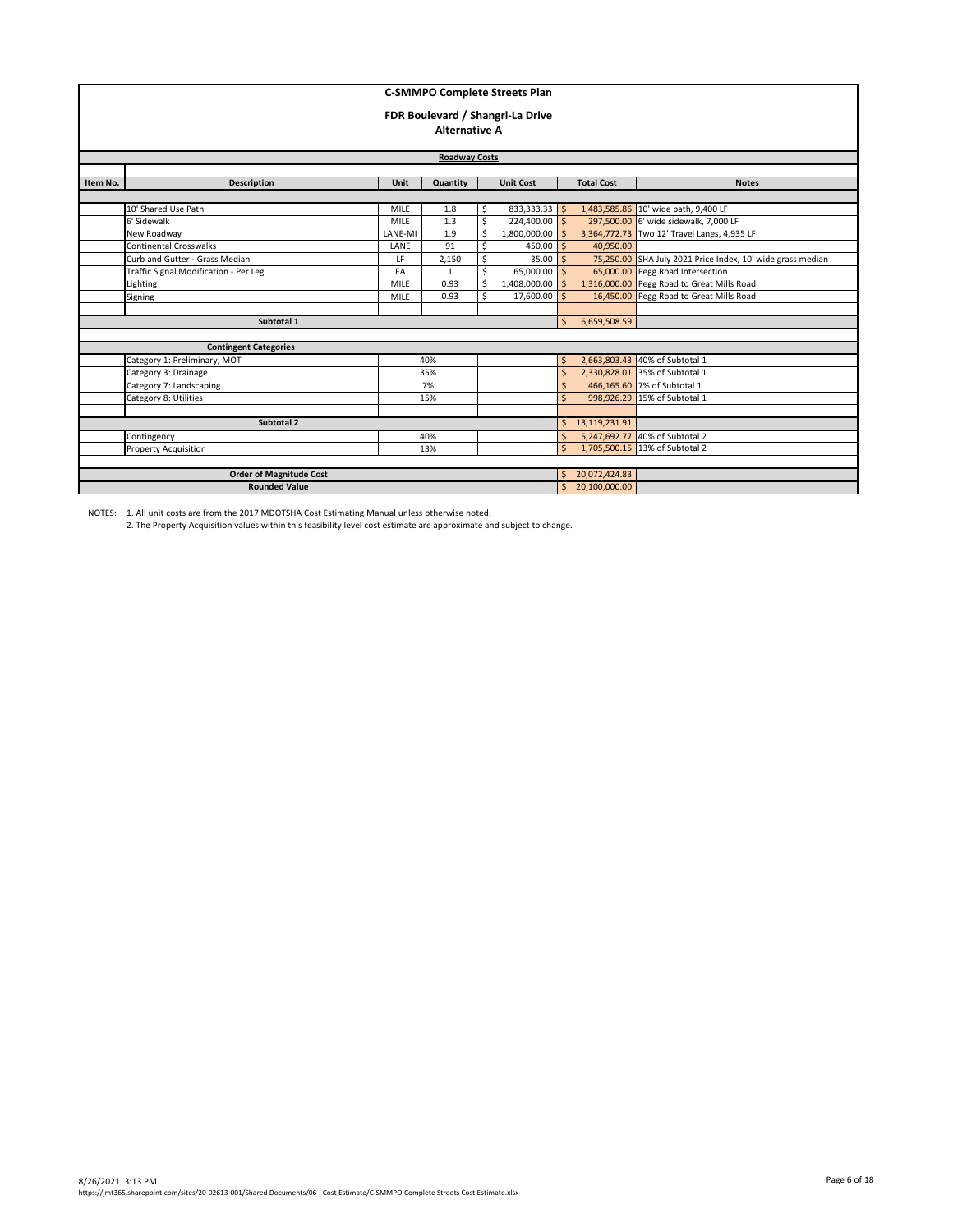| <b>C-SMMPO Complete Streets Plan</b> |                                       |               |                      |                                       |                                  |              |                   |                                                            |  |  |  |
|--------------------------------------|---------------------------------------|---------------|----------------------|---------------------------------------|----------------------------------|--------------|-------------------|------------------------------------------------------------|--|--|--|
|                                      |                                       |               |                      |                                       |                                  |              |                   |                                                            |  |  |  |
|                                      |                                       |               |                      |                                       | FDR Boulevard / Shangri-La Drive |              |                   |                                                            |  |  |  |
|                                      |                                       |               |                      |                                       |                                  |              |                   |                                                            |  |  |  |
|                                      |                                       |               | <b>Alternative B</b> |                                       |                                  |              |                   |                                                            |  |  |  |
|                                      | <b>Roadway Costs</b>                  |               |                      |                                       |                                  |              |                   |                                                            |  |  |  |
|                                      |                                       |               |                      |                                       |                                  |              |                   |                                                            |  |  |  |
| Item No.                             | <b>Description</b>                    | Unit          | Quantity             |                                       | <b>Unit Cost</b>                 |              | <b>Total Cost</b> | <b>Notes</b>                                               |  |  |  |
|                                      |                                       |               |                      |                                       |                                  |              |                   |                                                            |  |  |  |
|                                      | 10' Shared Use Path                   | <b>MILE</b>   | 1.9                  | \$                                    | 833,333.33 \$                    |              |                   | 1,562,500.00 10' wide path, 9,900 LF                       |  |  |  |
|                                      | 6' Sidewalk                           | 224,400.00 \$ |                      | 318,750.00 6' wide sidewalk, 7,500 LF |                                  |              |                   |                                                            |  |  |  |
|                                      | New Roadway                           | LANE-MI       | 1.9                  | \$                                    | $1.800.000.00$ S                 |              |                   | 3,409,090.91 Two 12' Travel Lanes, 5,000 LF                |  |  |  |
|                                      | <b>Continental Crosswalks</b>         | LANE          | 87                   | \$                                    | $450.00$ \$                      |              | 39.150.00         |                                                            |  |  |  |
|                                      | Curb and Gutter - Grass Median        | LF            | 2,150                | \$                                    | 35.00                            | l \$         |                   | 75,250.00 SHA July 2021 Price Index, 10' wide grass median |  |  |  |
|                                      | Curb and Gutter - Roundabout          | LF            | 630                  | Ś                                     | $35.00$ \$                       |              |                   | 22,050.00 SHA July 2021 Price Index, 50' radius            |  |  |  |
|                                      | Traffic Signal Modification - Per Leg | EA            | $\mathbf{1}$         | \$                                    | 65,000.00 \$                     |              |                   | 65,000.00 Pegg Road Intersection                           |  |  |  |
|                                      | Lighting                              | <b>MILE</b>   | 0.95                 | Ś                                     | 1,408,000.00                     |              |                   | 1,333,333.33 Pegg Road to Great Mills Road                 |  |  |  |
|                                      | Signing                               | MILE          | 0.95                 | Ś                                     | 17,600.00                        |              |                   | 16,666.67 Pegg Road to Great Mills Road                    |  |  |  |
|                                      |                                       |               |                      |                                       |                                  |              |                   |                                                            |  |  |  |
|                                      | Subtotal 1                            |               |                      |                                       |                                  | $\mathsf{S}$ | 6,841,790.91      |                                                            |  |  |  |
|                                      |                                       |               |                      |                                       |                                  |              |                   |                                                            |  |  |  |
|                                      | <b>Contingent Categories</b>          |               |                      |                                       |                                  |              |                   |                                                            |  |  |  |
|                                      | Category 1: Preliminary, MOT          |               | 40%                  |                                       |                                  | Ŝ.           |                   | 2,736,716.36 40% of Subtotal 1                             |  |  |  |
|                                      | Category 3: Drainage                  |               | 35%                  |                                       |                                  | Ś            |                   | 2,394,626.82 35% of Subtotal 1                             |  |  |  |
|                                      | Category 7: Landscaping               |               | 7%                   |                                       |                                  | Ś            |                   | 478,925.36 7% of Subtotal 1                                |  |  |  |
|                                      | Category 8: Utilities                 |               | 15%                  |                                       |                                  | Ś            |                   | 1,026,268.64 15% of Subtotal 1                             |  |  |  |
|                                      |                                       |               |                      |                                       |                                  |              |                   |                                                            |  |  |  |
|                                      | Subtotal 2                            | Ś.            | 13,478,328.09        |                                       |                                  |              |                   |                                                            |  |  |  |
|                                      | Contingency                           |               | Ś                    |                                       | 5,391,331.24 40% of Subtotal 2   |              |                   |                                                            |  |  |  |
|                                      | <b>Property Acquisition</b>           |               | $\mathsf{S}$         |                                       | 1,752,182.65 13% of Subtotal 2   |              |                   |                                                            |  |  |  |
|                                      |                                       |               |                      |                                       |                                  |              |                   |                                                            |  |  |  |
|                                      | <b>Order of Magnitude Cost</b>        |               |                      |                                       |                                  | \$           | 20,621,841.98     |                                                            |  |  |  |
|                                      | <b>Rounded Value</b>                  |               |                      |                                       |                                  |              | \$ 20,700,000.00  |                                                            |  |  |  |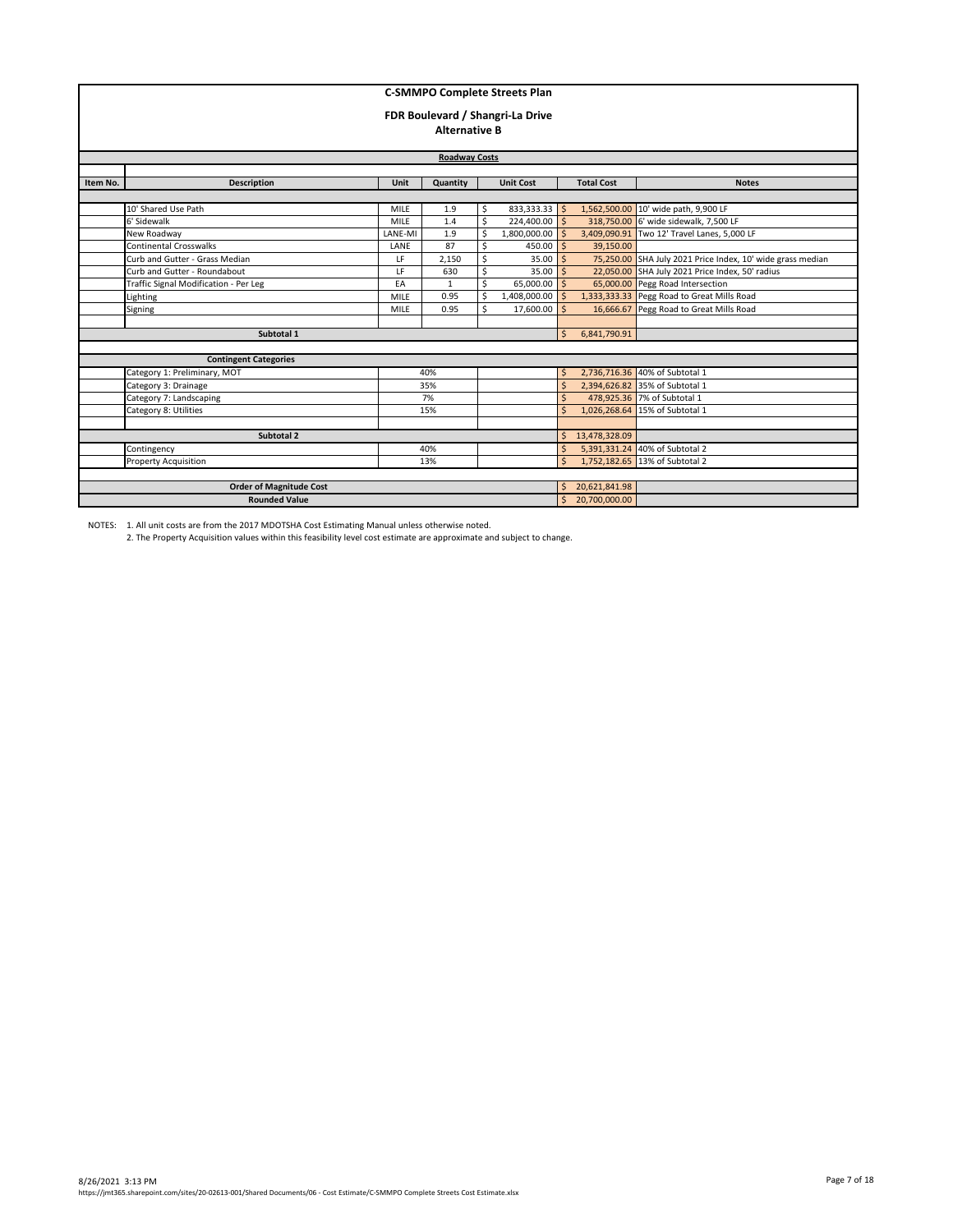|                                                                        | <b>C-SMMPO Complete Streets Plan</b> |             |                             |                                |                                |                    |                 |                                                             |  |  |  |
|------------------------------------------------------------------------|--------------------------------------|-------------|-----------------------------|--------------------------------|--------------------------------|--------------------|-----------------|-------------------------------------------------------------|--|--|--|
|                                                                        |                                      |             | <b>Great Mills Corridor</b> |                                |                                |                    |                 |                                                             |  |  |  |
|                                                                        |                                      |             | <b>Alternative A</b>        |                                |                                |                    |                 |                                                             |  |  |  |
|                                                                        |                                      |             |                             |                                |                                |                    |                 |                                                             |  |  |  |
|                                                                        | <b>Roadway Costs</b>                 |             |                             |                                |                                |                    |                 |                                                             |  |  |  |
|                                                                        |                                      |             |                             |                                |                                |                    |                 |                                                             |  |  |  |
| <b>Description</b><br>Quantity<br><b>Unit Cost</b><br>Item No.<br>Unit |                                      |             |                             |                                |                                |                    |                 | <b>Notes</b>                                                |  |  |  |
|                                                                        |                                      |             |                             |                                |                                |                    |                 |                                                             |  |  |  |
|                                                                        | 10' Shared Use Path                  | <b>MILE</b> | 3.3                         | Ś.                             | $833,333.33$ \$                |                    |                 | 2,710,700.76 10' wide path, 17,175 LF                       |  |  |  |
|                                                                        | 6' Sidewalk                          | <b>MILE</b> | 2.4                         |                                | 224,400.00 \$                  |                    |                 | 534,437.50 6' wide sidewalk, 12,575 LF                      |  |  |  |
|                                                                        | Continental Crosswalks               | LANE        | 130                         |                                | 450.00                         | l \$               | 58,500.00       |                                                             |  |  |  |
|                                                                        | Curb and Gutter - Grass Median       | LF          | 21,960                      |                                | 35.00                          |                    |                 | 768,600.00 SHA July 2021 Price Index, 10' wide grass median |  |  |  |
|                                                                        |                                      |             |                             |                                |                                |                    |                 |                                                             |  |  |  |
|                                                                        | Subtotal 1                           |             |                             |                                |                                | Ś.                 | 4,072,238.26    |                                                             |  |  |  |
|                                                                        |                                      |             |                             |                                |                                |                    |                 |                                                             |  |  |  |
|                                                                        | <b>Contingent Categories</b>         |             |                             |                                |                                |                    |                 |                                                             |  |  |  |
|                                                                        | Category 1: Preliminary, MOT         |             | 40%                         |                                |                                | Ś.                 |                 | 1,628,895.30 40% of Subtotal 1                              |  |  |  |
|                                                                        | Category 3: Drainage                 |             | 35%                         |                                |                                | Ś                  |                 | 1,425,283.39 35% of Subtotal 1                              |  |  |  |
|                                                                        | Category 7: Landscaping              |             | 7%                          |                                |                                | Ś                  |                 | 285,056.68 7% of Subtotal 1                                 |  |  |  |
|                                                                        | Category 8: Utilities                |             | 25%                         |                                |                                | $\mathsf{\hat{S}}$ |                 | 1,018,059.56 25% of Subtotal 1                              |  |  |  |
|                                                                        |                                      |             |                             |                                |                                |                    |                 |                                                             |  |  |  |
|                                                                        | Subtotal 2                           | Ś           | 8,429,533.19                |                                |                                |                    |                 |                                                             |  |  |  |
|                                                                        | Contingency                          | \$          |                             | 3,371,813.28 40% of Subtotal 2 |                                |                    |                 |                                                             |  |  |  |
|                                                                        | <b>Property Acquisition</b>          |             | Ś.                          |                                | 1,095,839.32 13% of Subtotal 2 |                    |                 |                                                             |  |  |  |
|                                                                        |                                      |             |                             |                                |                                |                    |                 |                                                             |  |  |  |
|                                                                        | <b>Order of Magnitude Cost</b>       |             |                             |                                |                                | \$.                | 12,897,185.79   |                                                             |  |  |  |
|                                                                        | <b>Rounded Value</b>                 |             |                             |                                |                                |                    | \$12,900,000.00 |                                                             |  |  |  |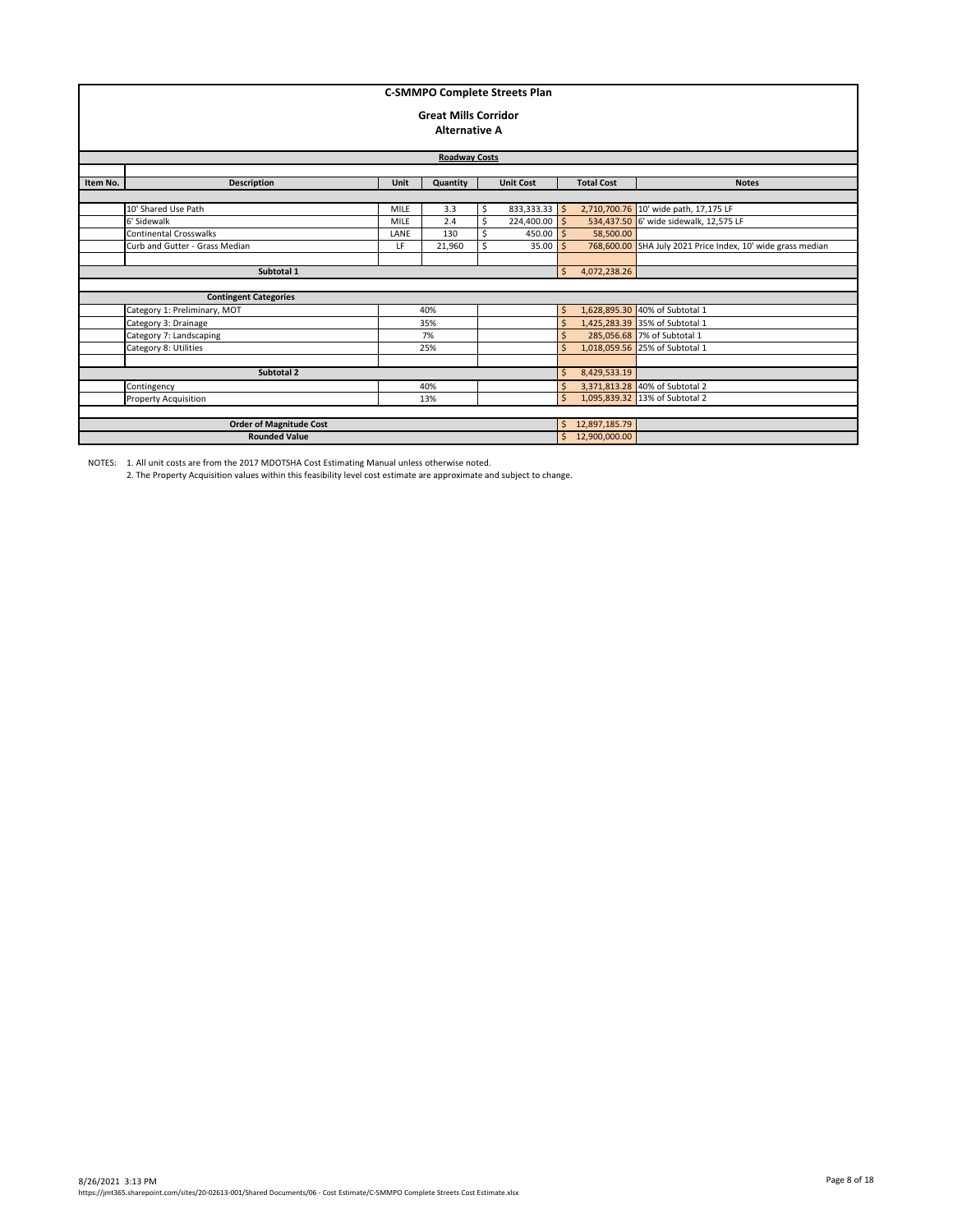|          | <b>C-SMMPO Complete Streets Plan</b><br><b>Great Mills Corridor</b><br><b>Alternative B</b> |                            |               |                                       |                                |         |                                   |                                                             |  |  |  |
|----------|---------------------------------------------------------------------------------------------|----------------------------|---------------|---------------------------------------|--------------------------------|---------|-----------------------------------|-------------------------------------------------------------|--|--|--|
|          |                                                                                             |                            |               |                                       |                                |         |                                   |                                                             |  |  |  |
|          | <b>Roadway Costs</b>                                                                        |                            |               |                                       |                                |         |                                   |                                                             |  |  |  |
|          |                                                                                             |                            |               |                                       |                                |         |                                   |                                                             |  |  |  |
| Item No. | <b>Description</b>                                                                          | Unit                       | Quantity      |                                       | <b>Unit Cost</b>               |         | <b>Total Cost</b><br><b>Notes</b> |                                                             |  |  |  |
|          | 10' Shared Use Path                                                                         |                            |               | 2,821,180.56 10' wide path, 17,875 LF |                                |         |                                   |                                                             |  |  |  |
|          | 6' Sidewalk                                                                                 | <b>MILE</b><br><b>MILE</b> | 3.4<br>3.3    | \$<br>Š.                              | 833,333.33 \$<br>224,400.00 \$ |         |                                   | 744,175.00 6' wide sidewalk, 17,510 LF                      |  |  |  |
|          | Roadway                                                                                     | LANE-MI                    | 0.97          | Ś                                     | $1,800,000.00$ \$              |         |                                   | 1,748,863.64 2 Lanes, 2,565 LF                              |  |  |  |
|          | Continental Crosswalks<br>162<br>LANE                                                       |                            |               |                                       | $450.00$ S                     |         | 72,900.00                         |                                                             |  |  |  |
|          | Curb and Gutter - Grass Median                                                              | LF                         | 21.960        |                                       | 35.00                          | Š.      |                                   | 768,600.00 SHA July 2021 Price Index, 10' wide grass median |  |  |  |
|          |                                                                                             |                            |               |                                       |                                |         |                                   |                                                             |  |  |  |
|          | Subtotal 1                                                                                  |                            |               |                                       |                                | Ś.      | 6,155,719.19                      |                                                             |  |  |  |
|          |                                                                                             |                            |               |                                       |                                |         |                                   |                                                             |  |  |  |
|          | <b>Contingent Categories</b>                                                                |                            |               |                                       |                                |         |                                   |                                                             |  |  |  |
|          | Category 1: Preliminary, MOT                                                                |                            | 40%           |                                       |                                | Ŝ.      |                                   | 2,462,287.68 40% of Subtotal 1                              |  |  |  |
|          | Category 3: Drainage                                                                        |                            | 35%           |                                       |                                | $\zeta$ |                                   | 2,154,501.72 35% of Subtotal 1                              |  |  |  |
|          | Category 7: Landscaping                                                                     |                            | 7%            |                                       |                                | Ś       |                                   | 430,900.34 7% of Subtotal 1                                 |  |  |  |
|          | Category 8: Utilities                                                                       |                            | 25%           |                                       |                                | Ś       |                                   | 1,538,929.80 25% of Subtotal 1                              |  |  |  |
|          |                                                                                             |                            |               |                                       |                                |         |                                   |                                                             |  |  |  |
|          | Subtotal 2                                                                                  | Ś.                         | 12,742,338.73 |                                       |                                |         |                                   |                                                             |  |  |  |
|          | Contingency                                                                                 | Ś                          |               | 5,096,935.49 40% of Subtotal 2        |                                |         |                                   |                                                             |  |  |  |
|          | <b>Property Acquisition</b>                                                                 | $\mathsf{\dot{S}}$         |               | 1,656,504.03 13% of Subtotal 2        |                                |         |                                   |                                                             |  |  |  |
|          |                                                                                             |                            |               |                                       |                                |         |                                   |                                                             |  |  |  |
|          | <b>Order of Magnitude Cost</b>                                                              |                            |               |                                       |                                | Ś.      | 19,495,778.25                     |                                                             |  |  |  |
|          | <b>Rounded Value</b>                                                                        |                            |               |                                       |                                |         | \$19,500,000.00                   |                                                             |  |  |  |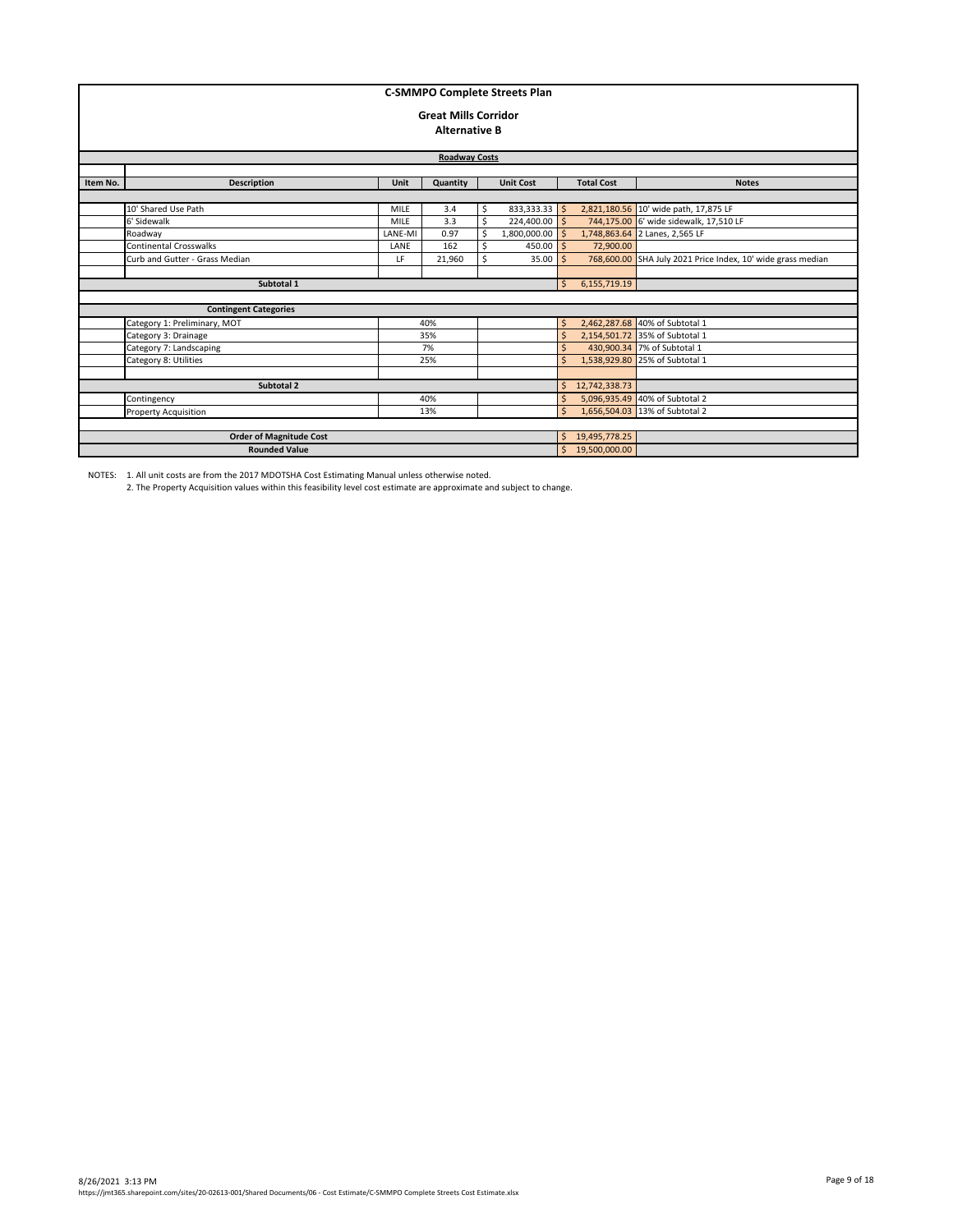|          | <b>C-SMMPO Complete Streets Plan</b>                 |                    |                                     |              |                  |                        |              |                                                              |  |  |  |  |
|----------|------------------------------------------------------|--------------------|-------------------------------------|--------------|------------------|------------------------|--------------|--------------------------------------------------------------|--|--|--|--|
|          | <b>Cove Point Park Trail</b>                         |                    |                                     |              |                  |                        |              |                                                              |  |  |  |  |
|          |                                                      |                    | <b>Design Alternative</b>           |              |                  |                        |              |                                                              |  |  |  |  |
|          |                                                      |                    |                                     |              |                  |                        |              |                                                              |  |  |  |  |
|          | <b>COMPLETE STREET PLAN RECOMMENDATION COSTS</b>     |                    |                                     |              |                  |                        |              |                                                              |  |  |  |  |
| Item No. | <b>Description</b>                                   |                    | <b>Total Cost</b>                   | <b>Notes</b> |                  |                        |              |                                                              |  |  |  |  |
|          |                                                      | Unit               | Quantity<br><b>RECOMMENDATION 1</b> |              | <b>Unit Cost</b> |                        |              |                                                              |  |  |  |  |
|          | 10' Shared Use Path                                  | MILE               | 0.07                                | \$           | $833,333.33$ \$  |                        |              | 59,185.61 10' wide path, 375 LF                              |  |  |  |  |
|          |                                                      |                    |                                     |              |                  |                        |              |                                                              |  |  |  |  |
|          | <b>Recommendation 1 Subtotal</b>                     |                    |                                     |              |                  | \$                     | 59,185.61    |                                                              |  |  |  |  |
|          |                                                      |                    | <b>RECOMMENDATION 2</b>             |              |                  |                        |              |                                                              |  |  |  |  |
|          | 10' Shared Use Path                                  | MILE               | 1.0                                 | \$           | $833,333.33$ \$  |                        |              | 833,333.33 10' wide path, 5,280 LF                           |  |  |  |  |
|          | Continental Crosswalks                               | LANE               | 4                                   | \$           | $450.00$ \$      |                        | 1,800.00     |                                                              |  |  |  |  |
|          |                                                      |                    |                                     |              |                  |                        |              |                                                              |  |  |  |  |
|          | <b>Recommendation 2 Subtotal</b>                     |                    |                                     |              |                  | \$                     | 835,133.33   |                                                              |  |  |  |  |
|          | <b>RECOMMENDATION 3</b>                              |                    |                                     |              |                  |                        |              |                                                              |  |  |  |  |
|          | Continental Crosswalks                               | LANE               | 16                                  | \$           | 450.00 \$        |                        | 7,200.00     |                                                              |  |  |  |  |
|          |                                                      |                    |                                     |              |                  |                        |              |                                                              |  |  |  |  |
|          | <b>Recommendation 3 Subtotal</b>                     |                    | \$                                  | 7,200.00     |                  |                        |              |                                                              |  |  |  |  |
|          |                                                      |                    |                                     |              |                  |                        |              |                                                              |  |  |  |  |
|          | 10' Shared Use Path                                  | MILE               | <b>RECOMMENDATION 4</b><br>0.08     | \$           | $833,333.33$ \$  |                        |              | 68,655.30 10' wide path, 435 LF                              |  |  |  |  |
|          |                                                      |                    |                                     |              |                  |                        |              |                                                              |  |  |  |  |
|          | <b>Recommendation 4 Subtotal</b><br>\$               |                    |                                     |              |                  |                        |              |                                                              |  |  |  |  |
|          |                                                      |                    |                                     |              |                  |                        |              |                                                              |  |  |  |  |
|          |                                                      |                    | <b>RECOMMENDATION 5</b>             |              |                  |                        |              |                                                              |  |  |  |  |
|          |                                                      |                    |                                     |              |                  |                        |              | RECOMMENDATION ASSUMED TO NOT ADD COST                       |  |  |  |  |
|          | <b>Recommendation 5 Subtotal</b>                     |                    |                                     |              |                  | \$                     |              |                                                              |  |  |  |  |
|          |                                                      |                    |                                     |              |                  |                        |              |                                                              |  |  |  |  |
|          |                                                      |                    | <b>RECOMMENDATION 6</b>             |              |                  |                        |              |                                                              |  |  |  |  |
|          | Monolithic Concrete Median - 4' Wide                 | LF                 | 78                                  | Ś            | $147.00$ \$      |                        | 11,466.00    | SHA July 2021 Price Index - Assume 10' Radius                |  |  |  |  |
|          | <b>Recommendation 6 Subtotal</b>                     |                    |                                     |              |                  | Ś                      | 11,466.00    |                                                              |  |  |  |  |
|          |                                                      |                    |                                     |              |                  |                        |              |                                                              |  |  |  |  |
|          | Subtotal 1                                           |                    |                                     |              |                  | Ŝ.                     | 981,640.24   |                                                              |  |  |  |  |
|          |                                                      |                    |                                     |              |                  |                        |              |                                                              |  |  |  |  |
|          | <b>Contingent Categories</b>                         |                    |                                     |              |                  |                        |              |                                                              |  |  |  |  |
|          | Category 1: Preliminary, MOT<br>Category 3: Drainage |                    | 40%<br>15%                          |              |                  | \$<br>$\overline{\xi}$ |              | 392,656.10 40% of Subtotal 1<br>147,246.04 15% of Subtotal 1 |  |  |  |  |
|          | Category 7: Landscaping                              | 7%                 |                                     |              |                  | \$                     |              | 68,714.82 7% of Subtotal 1                                   |  |  |  |  |
|          | Category 8: Utilities                                | 15%                |                                     |              |                  | $\mathsf{\hat{S}}$     |              | 147,246.04 15% of Subtotal 1                                 |  |  |  |  |
|          |                                                      |                    |                                     |              |                  |                        |              |                                                              |  |  |  |  |
|          | Subtotal 2                                           |                    |                                     |              |                  | \$<br>$\overline{\xi}$ | 1,737,503.23 |                                                              |  |  |  |  |
|          | Contingency                                          | 40%<br>0%          |                                     |              |                  |                        | 695,001.29   | 40% of Subtotal 2<br>0% of Subtotal 2                        |  |  |  |  |
|          | Property Acquisition                                 | \$                 |                                     |              |                  |                        |              |                                                              |  |  |  |  |
|          | <b>Order of Magnitude Cost</b>                       | $\mathsf{\hat{S}}$ | 2,432,504.52                        |              |                  |                        |              |                                                              |  |  |  |  |
|          | <b>Rounded Value</b>                                 |                    |                                     |              |                  | \$                     | 2,500,000.00 |                                                              |  |  |  |  |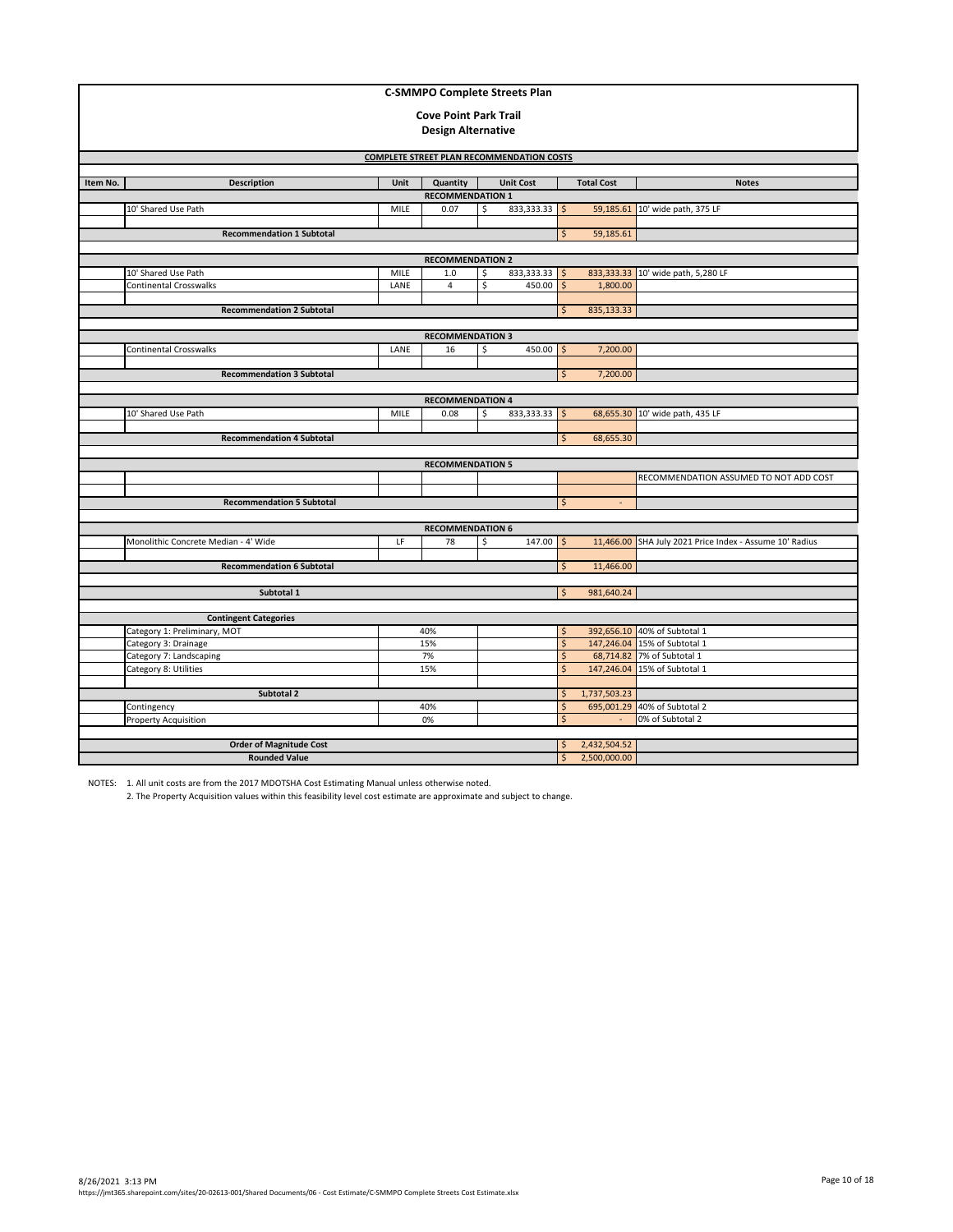|          | <b>C-SMMPO Complete Streets Plan</b><br><b>Appeal Lane Sidewalk</b><br><b>Alternative A</b><br><b>Roadway Costs</b> |                  |              |                   |                              |         |            |                                       |  |  |  |  |
|----------|---------------------------------------------------------------------------------------------------------------------|------------------|--------------|-------------------|------------------------------|---------|------------|---------------------------------------|--|--|--|--|
| Item No. | <b>Description</b>                                                                                                  | <b>Unit Cost</b> |              | <b>Total Cost</b> | <b>Notes</b>                 |         |            |                                       |  |  |  |  |
|          |                                                                                                                     |                  |              |                   |                              |         |            |                                       |  |  |  |  |
|          | 6' Sidewalk                                                                                                         | <b>MILE</b>      | 0.74         | Ŝ.                | $224,400.00$ \$              |         |            | 166,600.00 6' wide sidewalk, 3,920 LF |  |  |  |  |
|          | $450.00$ \$<br><b>Continental Crosswalks</b><br>LANE<br>8                                                           |                  |              |                   |                              |         |            |                                       |  |  |  |  |
|          |                                                                                                                     |                  |              |                   |                              |         |            |                                       |  |  |  |  |
|          | Subtotal 1                                                                                                          |                  | $\mathsf{S}$ | 170,200.00        |                              |         |            |                                       |  |  |  |  |
|          |                                                                                                                     |                  |              |                   |                              |         |            |                                       |  |  |  |  |
|          | <b>Contingent Categories</b>                                                                                        |                  |              |                   |                              |         |            |                                       |  |  |  |  |
|          | Category 1: Preliminary, MOT                                                                                        |                  | 40%          |                   |                              | \$      |            | 68,080.00 40% of Subtotal 1           |  |  |  |  |
|          | Category 3: Drainage                                                                                                |                  | 15%          |                   |                              | Ś       |            | 25,530.00 15% of Subtotal 1           |  |  |  |  |
|          | Category 7: Landscaping                                                                                             |                  | 7%           |                   |                              | Ś       |            | 11,914.00 7% of Subtotal 1            |  |  |  |  |
|          | Category 8: Utilities                                                                                               |                  | 15%          |                   |                              | $\zeta$ |            | 25,530.00 15% of Subtotal 1           |  |  |  |  |
|          |                                                                                                                     |                  |              |                   |                              |         |            |                                       |  |  |  |  |
|          | Subtotal 2                                                                                                          |                  |              |                   |                              | Ŝ       | 301,254.00 |                                       |  |  |  |  |
|          | Contingency                                                                                                         |                  | Ś            |                   | 120,501.60 40% of Subtotal 2 |         |            |                                       |  |  |  |  |
|          | <b>Property Acquisition</b>                                                                                         |                  | $\mathsf{S}$ |                   | 39,163.02 13% of Subtotal 2  |         |            |                                       |  |  |  |  |
|          |                                                                                                                     |                  |              |                   |                              |         |            |                                       |  |  |  |  |
|          | <b>Order of Magnitude Cost</b>                                                                                      |                  |              |                   |                              | \$      | 460,918.62 |                                       |  |  |  |  |
|          | <b>Rounded Value</b>                                                                                                |                  |              |                   |                              | \$      | 500,000.00 |                                       |  |  |  |  |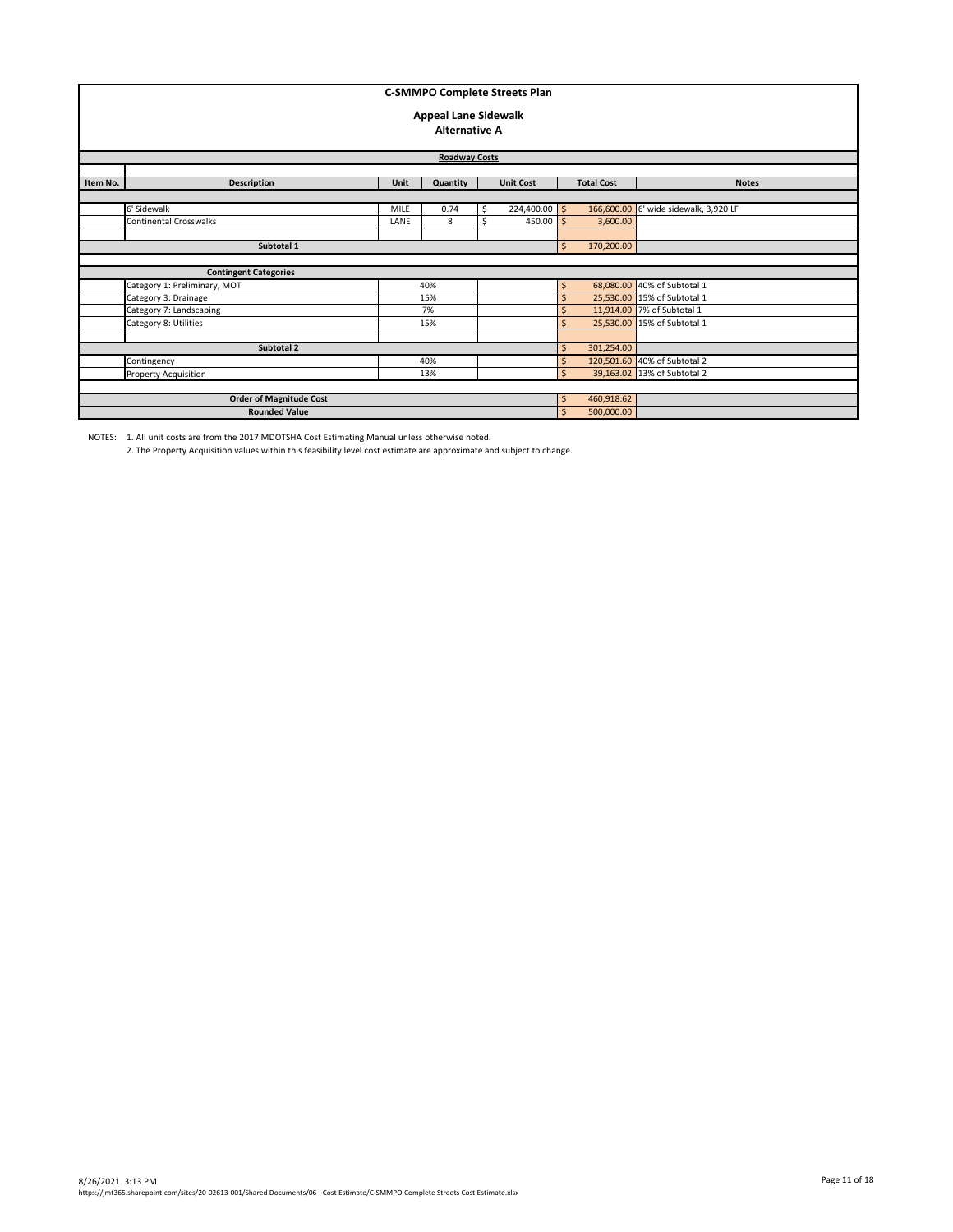|          | <b>C-SMMPO Complete Streets Plan</b><br><b>Appeal Lane Sidewalk</b><br><b>Alternative B</b><br><b>Roadway Costs</b> |             |                   |              |                              |                    |                        |                                       |  |  |  |  |
|----------|---------------------------------------------------------------------------------------------------------------------|-------------|-------------------|--------------|------------------------------|--------------------|------------------------|---------------------------------------|--|--|--|--|
| Item No. | Description                                                                                                         |             | <b>Total Cost</b> | <b>Notes</b> |                              |                    |                        |                                       |  |  |  |  |
|          |                                                                                                                     |             |                   |              |                              |                    |                        |                                       |  |  |  |  |
|          | 5' Sidewalk                                                                                                         | <b>MILE</b> | 1.2               | Ś            | 224,400.00 \$                |                    |                        | 258,825.00 6' wide sidewalk, 6,090 LF |  |  |  |  |
|          | <b>Continental Crosswalks</b>                                                                                       | LANE        | 18                | \$           | $450.00$ \$                  |                    | 8,100.00<br>130,000.00 |                                       |  |  |  |  |
|          | Ś<br>65,000.00<br>Traffic Signal Modification - Per Leg<br>S.<br>$\overline{2}$<br>EA                               |             |                   |              |                              |                    |                        |                                       |  |  |  |  |
|          |                                                                                                                     |             |                   |              |                              |                    |                        |                                       |  |  |  |  |
|          | Subtotal 1                                                                                                          |             |                   |              |                              | \$                 | 396,925.00             |                                       |  |  |  |  |
|          |                                                                                                                     |             |                   |              |                              |                    |                        |                                       |  |  |  |  |
|          | <b>Contingent Categories</b>                                                                                        |             |                   |              |                              |                    |                        |                                       |  |  |  |  |
|          | Category 1: Preliminary, MOT                                                                                        |             | 40%               |              |                              | \$                 |                        | 158,770.00 40% of Subtotal 1          |  |  |  |  |
|          | Category 3: Drainage                                                                                                |             | 15%               |              |                              | $\zeta$            |                        | 59,538.75 15% of Subtotal 1           |  |  |  |  |
|          | Category 7: Landscaping                                                                                             |             | 7%                |              |                              | $\mathsf{\hat{S}}$ |                        | 27,784.75 7% of Subtotal 1            |  |  |  |  |
|          | Category 8: Utilities                                                                                               |             | 15%               |              |                              | $\mathsf{S}$       |                        | 59,538.75 15% of Subtotal 1           |  |  |  |  |
|          |                                                                                                                     |             |                   |              |                              |                    |                        |                                       |  |  |  |  |
|          | Subtotal 2                                                                                                          | Ŝ.          | 702,557.25        |              |                              |                    |                        |                                       |  |  |  |  |
|          | Contingency                                                                                                         |             | Ŝ.                |              | 281,022.90 40% of Subtotal 2 |                    |                        |                                       |  |  |  |  |
|          | <b>Property Acquisition</b>                                                                                         |             | $\mathsf{S}$      |              | 91,332.44 13% of Subtotal 2  |                    |                        |                                       |  |  |  |  |
|          |                                                                                                                     |             |                   |              |                              |                    |                        |                                       |  |  |  |  |
|          | <b>Order of Magnitude Cost</b>                                                                                      | Ŝ.          | 1,074,912.59      |              |                              |                    |                        |                                       |  |  |  |  |
|          | <b>Rounded Value</b>                                                                                                |             |                   |              |                              | $\mathsf{S}$       | 1,100,000.00           |                                       |  |  |  |  |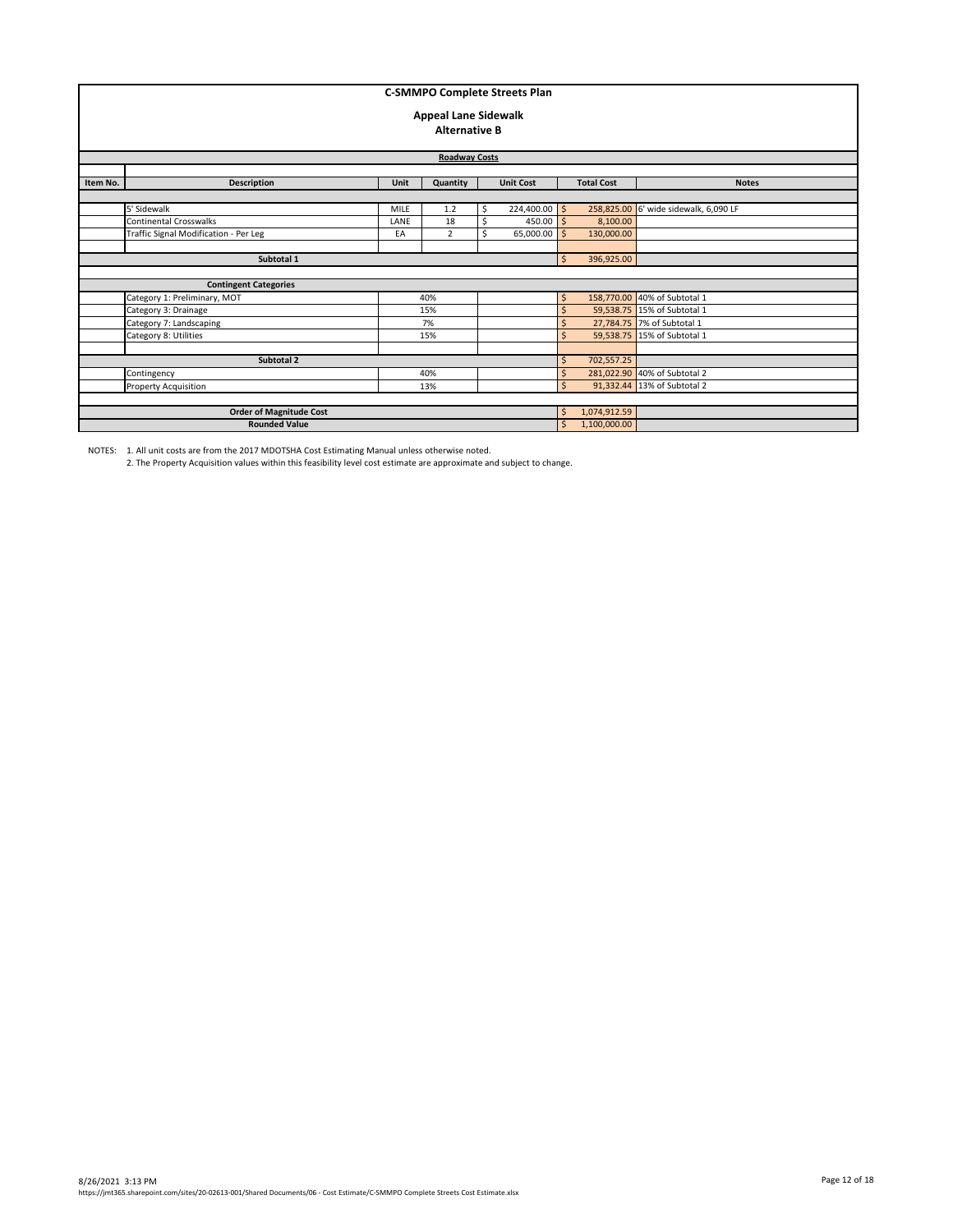| <b>C-SMMPO Complete Streets Plan</b> |                                |                  |                |                   |               |              |                 |                                                                     |  |  |  |  |  |  |
|--------------------------------------|--------------------------------|------------------|----------------|-------------------|---------------|--------------|-----------------|---------------------------------------------------------------------|--|--|--|--|--|--|
|                                      |                                |                  |                |                   |               |              |                 |                                                                     |  |  |  |  |  |  |
|                                      | <b>Lusby Parkway</b>           |                  |                |                   |               |              |                 |                                                                     |  |  |  |  |  |  |
| <b>Alternative A</b>                 |                                |                  |                |                   |               |              |                 |                                                                     |  |  |  |  |  |  |
|                                      |                                |                  |                |                   |               |              |                 |                                                                     |  |  |  |  |  |  |
| <b>Roadway Costs</b>                 |                                |                  |                |                   |               |              |                 |                                                                     |  |  |  |  |  |  |
|                                      | Quantity<br>Unit               |                  |                |                   |               |              |                 |                                                                     |  |  |  |  |  |  |
| Item No.                             | <b>Description</b>             | <b>Unit Cost</b> |                | <b>Total Cost</b> | <b>Notes</b>  |              |                 |                                                                     |  |  |  |  |  |  |
|                                      |                                |                  |                |                   |               |              |                 |                                                                     |  |  |  |  |  |  |
|                                      | 6' Sidewalk                    | <b>MILE</b>      | 4.5            | \$                | 224,400.00 \$ |              |                 | 1,014,900.00 6' wide sidewalk, 23,880 LF                            |  |  |  |  |  |  |
|                                      | New Roadway                    | LANE-MI          | 6.4            | Ś                 | 1,800,000.00  |              |                 | 11,532,818.86 Two 12'Travel Lanes, Two 5' Bike Lanes, 11,940 LF     |  |  |  |  |  |  |
|                                      | <b>Continental Crosswalks</b>  | LANE             | 60             | Ś                 | 450.00        | -Ś           | 27,000.00       |                                                                     |  |  |  |  |  |  |
|                                      | New Traffic Signal - Mast Arms | EA               | $\overline{2}$ | Ś                 | 250,000.00    |              |                 | 500,000.00 Southern Connector Blvd and Rousby Hall Rd Intersections |  |  |  |  |  |  |
|                                      | Lighting                       | <b>MILE</b>      | 2.3            | Ś                 | 1,408,000.00  |              | 3,184,000.00    |                                                                     |  |  |  |  |  |  |
|                                      | Signing                        | MILE             | 2.3            | ς                 | 17,600.00     | $\varsigma$  | 39,800.00       |                                                                     |  |  |  |  |  |  |
|                                      |                                |                  |                |                   |               |              |                 |                                                                     |  |  |  |  |  |  |
|                                      | Subtotal 1                     |                  |                |                   |               |              | \$16,298,518.86 |                                                                     |  |  |  |  |  |  |
|                                      |                                |                  |                |                   |               |              |                 |                                                                     |  |  |  |  |  |  |
|                                      | <b>Contingent Categories</b>   |                  |                |                   |               |              |                 |                                                                     |  |  |  |  |  |  |
|                                      | Category 1: Preliminary, MOT   |                  | 40%            |                   |               | Š.           |                 | 6,519,407.55 40% of Subtotal 1                                      |  |  |  |  |  |  |
|                                      | Category 3: Drainage           |                  | 35%            |                   |               |              |                 | 5,704,481.60 35% of Subtotal 1                                      |  |  |  |  |  |  |
|                                      | Category 7: Landscaping        |                  | 7%             |                   |               |              |                 | 1,140,896.32 7% of Subtotal 1                                       |  |  |  |  |  |  |
|                                      | Category 8: Utilities          |                  | 15%            |                   |               |              |                 | 2,444,777.83 15% of Subtotal 1                                      |  |  |  |  |  |  |
|                                      |                                |                  |                |                   |               |              |                 |                                                                     |  |  |  |  |  |  |
|                                      | Subtotal 2                     |                  |                |                   |               |              | 32,108,082.16   |                                                                     |  |  |  |  |  |  |
|                                      | Contingency<br>40%             |                  |                |                   |               |              |                 | 12,843,232.86 40% of Subtotal 2                                     |  |  |  |  |  |  |
|                                      | <b>Property Acquisition</b>    |                  | 13%            |                   |               | $\mathsf{S}$ |                 | 4,174,050.68 13% of Subtotal 2                                      |  |  |  |  |  |  |
|                                      |                                |                  |                |                   |               |              |                 |                                                                     |  |  |  |  |  |  |
|                                      | <b>Order of Magnitude Cost</b> |                  |                |                   |               | S.           | 49,125,365.71   |                                                                     |  |  |  |  |  |  |
|                                      | <b>Rounded Value</b>           |                  |                |                   |               |              | 49,200,000.00   |                                                                     |  |  |  |  |  |  |

NOTES: 1. All unit costs are from the 2017 MDOTSHA Cost Estimating Manual unless otherwise noted. 2. The Property Acquisition values within this feasibility level cost estimate are approximate and subject to change.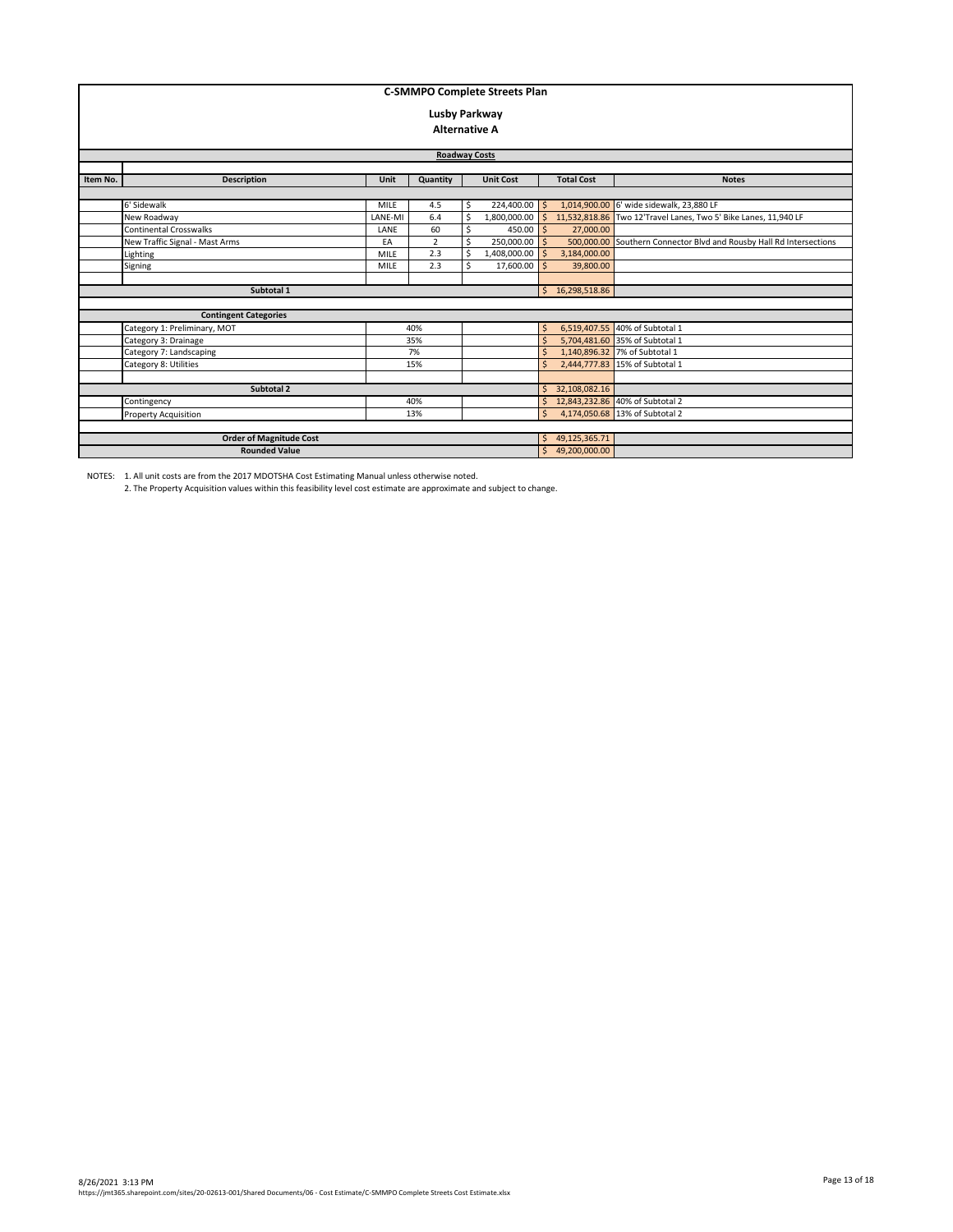| <b>C-SMMPO Complete Streets Plan</b> |                                      |                                   |                      |     |                                 |              |                 |                                                                 |  |  |  |  |  |  |
|--------------------------------------|--------------------------------------|-----------------------------------|----------------------|-----|---------------------------------|--------------|-----------------|-----------------------------------------------------------------|--|--|--|--|--|--|
| <b>Lusby Parkway</b>                 |                                      |                                   |                      |     |                                 |              |                 |                                                                 |  |  |  |  |  |  |
|                                      |                                      |                                   | <b>Alternative B</b> |     |                                 |              |                 |                                                                 |  |  |  |  |  |  |
|                                      |                                      |                                   |                      |     |                                 |              |                 |                                                                 |  |  |  |  |  |  |
| <b>Roadway Costs</b>                 |                                      |                                   |                      |     |                                 |              |                 |                                                                 |  |  |  |  |  |  |
|                                      | Unit<br>Quantity<br><b>Unit Cost</b> |                                   |                      |     |                                 |              |                 |                                                                 |  |  |  |  |  |  |
| Item No.                             | <b>Description</b>                   | <b>Total Cost</b><br><b>Notes</b> |                      |     |                                 |              |                 |                                                                 |  |  |  |  |  |  |
|                                      |                                      |                                   |                      |     |                                 |              |                 |                                                                 |  |  |  |  |  |  |
|                                      | 10' Shared Use Path                  | <b>MILE</b>                       | 2.3                  | \$. | 833,333.33                      | Ś.           |                 | 1,884,469.70 10' wide path, 11,940 LF                           |  |  |  |  |  |  |
|                                      | 6' Sidewalk                          | <b>MILE</b>                       | 2.3                  | Ś   | 224,400.00                      | Ś.           | 507,450.00      | 6' wide sidewalk, 11,940 LF                                     |  |  |  |  |  |  |
|                                      | New Roadway                          | LANE-MI                           | 4.5                  | Ŝ   | 1,800,000.00                    | Ś.           |                 | 8,140,909.09 Two 12' Travel Lanes, Two 5' Bike Lanes, 11,940 LF |  |  |  |  |  |  |
|                                      | Continental Crosswalks               | LANE                              | 60                   | \$  | 450.00                          | $\mathsf{S}$ | 27,000.00       |                                                                 |  |  |  |  |  |  |
|                                      | New Traffic Signal - Mast Arms       | EA                                | $\overline{2}$       | Ś   | 250,000.00                      | $\mathsf{S}$ | 500,000.00      | Southern Connector Blvd and Rousby Hall Rd Intersections        |  |  |  |  |  |  |
|                                      | Lighting                             | <b>MILE</b>                       | 2.3                  | \$  | 1,408,000.00                    | Ś.           | 3,184,000.00    |                                                                 |  |  |  |  |  |  |
|                                      | Signing                              | <b>MILE</b>                       | 2.3                  | Ŝ   | 17,600.00                       | Ś.           | 39,800.00       |                                                                 |  |  |  |  |  |  |
|                                      |                                      |                                   |                      |     |                                 |              |                 |                                                                 |  |  |  |  |  |  |
|                                      | Subtotal 1                           |                                   |                      |     |                                 |              | \$14,283,628.79 |                                                                 |  |  |  |  |  |  |
|                                      |                                      |                                   |                      |     |                                 |              |                 |                                                                 |  |  |  |  |  |  |
|                                      | <b>Contingent Categories</b>         |                                   |                      |     |                                 |              |                 |                                                                 |  |  |  |  |  |  |
|                                      | Category 1: Preliminary, MOT         |                                   | 40%                  |     |                                 | Ś.           |                 | 5,713,451.52 40% of Subtotal 1                                  |  |  |  |  |  |  |
|                                      | Category 3: Drainage                 |                                   | 35%                  |     |                                 | Ś            |                 | 4.999.270.08 35% of Subtotal 1                                  |  |  |  |  |  |  |
|                                      | Category 7: Landscaping              |                                   | 7%                   |     |                                 | Ś.           |                 | 999,854.02 7% of Subtotal 1                                     |  |  |  |  |  |  |
|                                      | Category 8: Utilities                |                                   | 15%                  |     |                                 | Ś.           |                 | 2.142.544.32 15% of Subtotal 1                                  |  |  |  |  |  |  |
|                                      |                                      |                                   |                      |     |                                 |              |                 |                                                                 |  |  |  |  |  |  |
|                                      | Subtotal 2                           |                                   |                      |     |                                 | Ś.           | 28,138,748.71   |                                                                 |  |  |  |  |  |  |
|                                      | Contingency                          |                                   | S.                   |     | 11,255,499.48 40% of Subtotal 2 |              |                 |                                                                 |  |  |  |  |  |  |
|                                      | <b>Property Acquisition</b>          |                                   | 13%                  |     |                                 | Ś.           |                 | 3,658,037.33 13% of Subtotal 2                                  |  |  |  |  |  |  |
|                                      |                                      |                                   |                      |     |                                 |              |                 |                                                                 |  |  |  |  |  |  |
|                                      | <b>Order of Magnitude Cost</b>       |                                   |                      |     |                                 | Ś.           | 43,052,285.53   |                                                                 |  |  |  |  |  |  |
|                                      | <b>Rounded Value</b>                 |                                   |                      |     |                                 | S.           | 43,100,000.00   |                                                                 |  |  |  |  |  |  |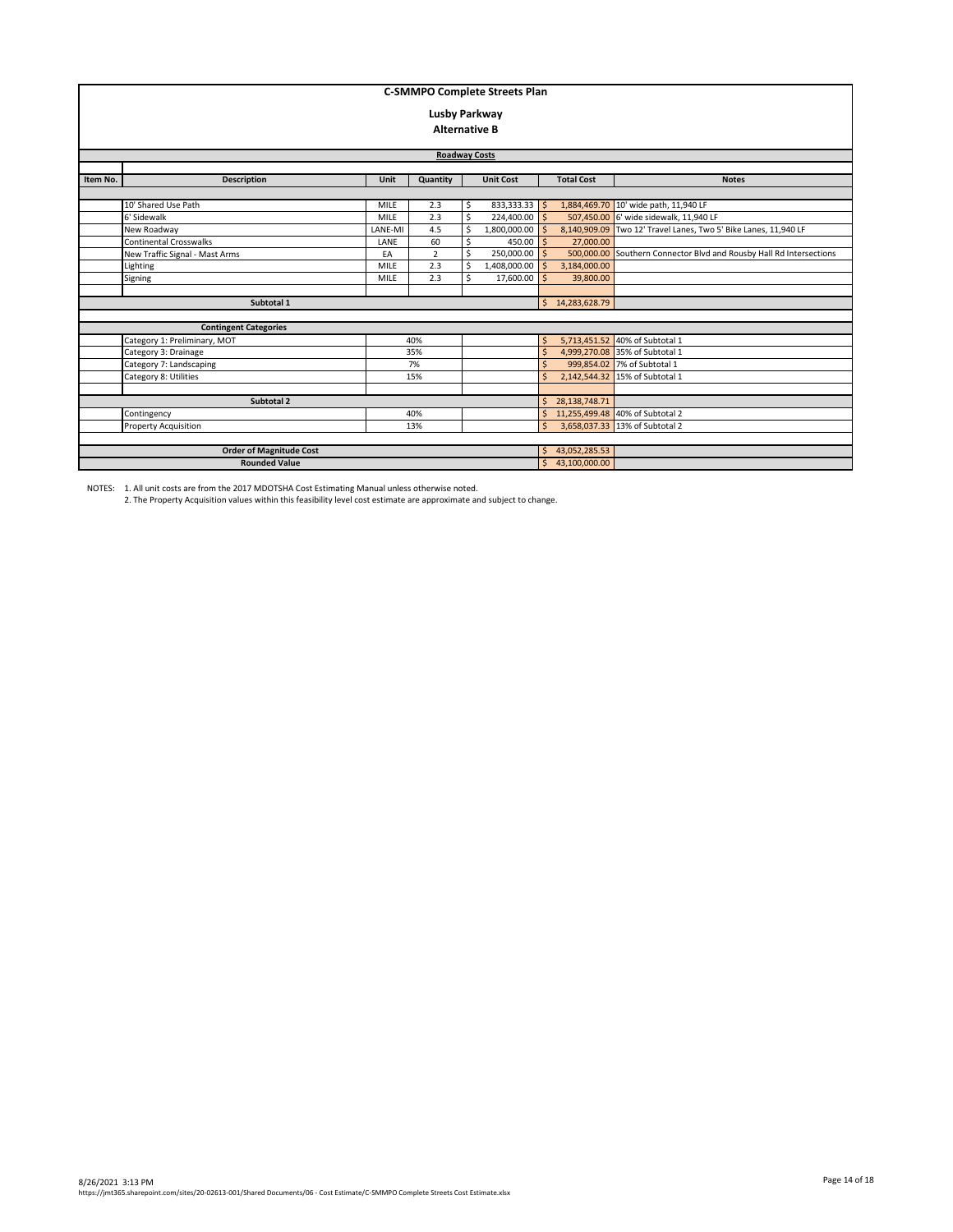| <b>C-SMMPO Complete Streets Plan</b><br><b>Dowell Road Sidewalk Extension</b><br><b>Design Alternative</b> |                                                         |                                |                                |              |                                                |              |              |                                                                                             |  |  |  |
|------------------------------------------------------------------------------------------------------------|---------------------------------------------------------|--------------------------------|--------------------------------|--------------|------------------------------------------------|--------------|--------------|---------------------------------------------------------------------------------------------|--|--|--|
| <b>Roadway Costs</b>                                                                                       |                                                         |                                |                                |              |                                                |              |              |                                                                                             |  |  |  |
| Item No.                                                                                                   | Description                                             |                                | <b>Total Cost</b>              | <b>Notes</b> |                                                |              |              |                                                                                             |  |  |  |
|                                                                                                            | 6' Sidewalk<br>Roadway<br><b>Continental Crosswalks</b> | <b>MILE</b><br>LANE-MI<br>LANE | 0.31<br>0.64<br>$\overline{7}$ | Ŝ<br>Ś<br>Ś  | $224,400.00$ \$<br>$1,800,000.00$ \$<br>450.00 | $\mathsf{S}$ | 3,150.00     | 68,850.00 6' wide sidewalk, 1,620 LF<br>1,154,247.78 2 Travel Lanes, 2 Bike Lanes, 1,195 LF |  |  |  |
|                                                                                                            | Subtotal 1                                              |                                |                                |              |                                                | Ś.           | 1,226,247.78 |                                                                                             |  |  |  |
|                                                                                                            | <b>Contingent Categories</b>                            |                                |                                |              |                                                |              |              |                                                                                             |  |  |  |
|                                                                                                            | Category 1: Preliminary, MOT                            |                                | 40%                            |              |                                                | \$           |              | 490,499.11 40% of Subtotal 1                                                                |  |  |  |
|                                                                                                            | Category 3: Drainage                                    |                                | 15%                            |              |                                                | Ś            |              | 183,937.17 15% of Subtotal 1                                                                |  |  |  |
|                                                                                                            | Category 7: Landscaping                                 |                                | 7%                             |              |                                                | \$           |              | 85,837.34 7% of Subtotal 1                                                                  |  |  |  |
|                                                                                                            | Category 8: Utilities                                   |                                | 15%                            |              |                                                | Ś            |              | 183,937.17 15% of Subtotal 1                                                                |  |  |  |
|                                                                                                            | Subtotal 2                                              |                                |                                |              |                                                | Ś            | 2,170,458.58 |                                                                                             |  |  |  |
|                                                                                                            | 40%<br>Contingency                                      |                                |                                |              |                                                |              |              | 868,183.43 40% of Subtotal 2                                                                |  |  |  |
| <b>Property Acquisition</b><br>0%                                                                          |                                                         |                                |                                |              |                                                |              |              | 0% of Subtotal 2                                                                            |  |  |  |
|                                                                                                            |                                                         |                                |                                |              |                                                |              |              |                                                                                             |  |  |  |
|                                                                                                            | <b>Order of Magnitude Cost</b>                          |                                |                                |              |                                                | Ŝ.           | 3,038,642.01 |                                                                                             |  |  |  |
|                                                                                                            | <b>Rounded Value</b>                                    | $\mathsf{S}$                   | 3,100,000.00                   |              |                                                |              |              |                                                                                             |  |  |  |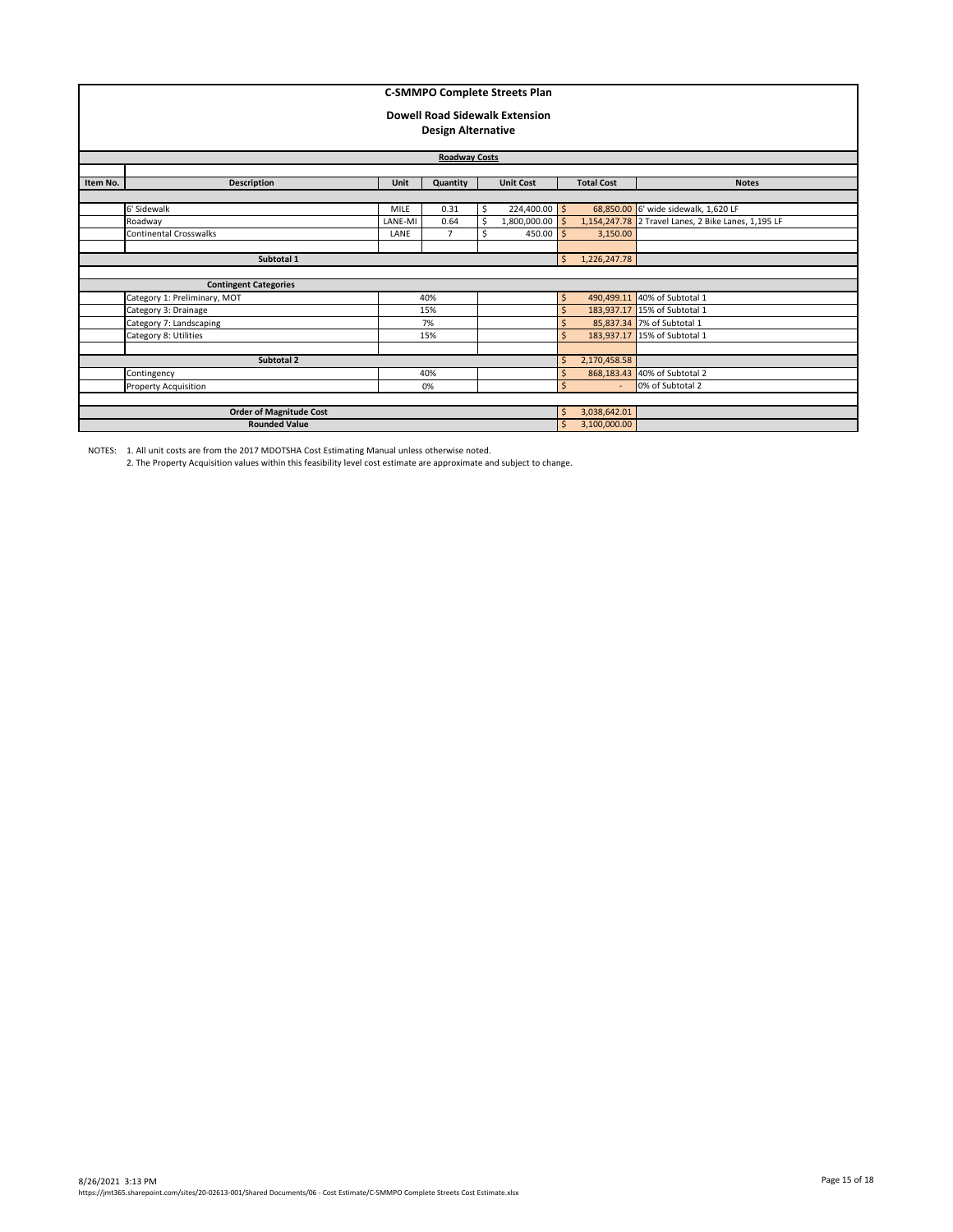| <b>C-SMMPO Complete Streets Plan</b><br><b>Patuxent Parkway Crosswalks</b><br><b>Alternative A</b><br><b>Roadway Costs</b> |                                       |                    |              |            |                  |              |                                   |                                    |  |  |  |
|----------------------------------------------------------------------------------------------------------------------------|---------------------------------------|--------------------|--------------|------------|------------------|--------------|-----------------------------------|------------------------------------|--|--|--|
| Item No.                                                                                                                   | Description                           | Unit               | Quantity     |            | <b>Unit Cost</b> |              | <b>Total Cost</b><br><b>Notes</b> |                                    |  |  |  |
|                                                                                                                            |                                       |                    |              |            |                  |              |                                   |                                    |  |  |  |
|                                                                                                                            | 6' Sidewalk                           | <b>MILE</b>        | 0.07         | Ś          | $224,400.00$ \$  |              |                                   | 14,875.00 6' wide sidewalk, 350 LF |  |  |  |
|                                                                                                                            | Continental Crosswalks                | LANE               | 10           | \$         | $450.00$ \$      |              | 4,500.00                          |                                    |  |  |  |
|                                                                                                                            | Traffic Signal Modification - Per Leg | EA                 | $\mathbf{1}$ | \$         | 65,000.00        | $\leq$       | 65,000.00                         |                                    |  |  |  |
|                                                                                                                            |                                       |                    |              |            |                  |              |                                   |                                    |  |  |  |
|                                                                                                                            | Subtotal 1                            |                    |              |            |                  | \$           | 84,375.00                         |                                    |  |  |  |
|                                                                                                                            |                                       |                    |              |            |                  |              |                                   |                                    |  |  |  |
|                                                                                                                            | <b>Contingent Categories</b>          |                    |              |            |                  |              |                                   |                                    |  |  |  |
|                                                                                                                            | Category 1: Preliminary, MOT          |                    | 40%          |            |                  | \$           |                                   | 33,750.00 40% of Subtotal 1        |  |  |  |
|                                                                                                                            | Category 3: Drainage                  |                    | 15%          |            |                  | Ś            |                                   | 12,656.25 15% of Subtotal 1        |  |  |  |
|                                                                                                                            | Category 7: Landscaping               |                    | 7%           |            |                  | Ś            |                                   | 5,906.25 7% of Subtotal 1          |  |  |  |
|                                                                                                                            | Category 8: Utilities                 |                    | 15%          |            |                  | Ś            |                                   | 12,656.25 15% of Subtotal 1        |  |  |  |
|                                                                                                                            |                                       |                    |              |            |                  |              |                                   |                                    |  |  |  |
|                                                                                                                            | Subtotal 2                            |                    | Ŝ.<br>\$     | 149,343.75 |                  |              |                                   |                                    |  |  |  |
|                                                                                                                            | Contingency                           | 40%                |              |            |                  |              |                                   | 59,737.50 40% of Subtotal 2        |  |  |  |
|                                                                                                                            | <b>Property Acquisition</b>           |                    | 0%           |            |                  | $\mathsf{S}$ |                                   | 0% of Subtotal 2                   |  |  |  |
|                                                                                                                            |                                       |                    |              |            |                  |              |                                   |                                    |  |  |  |
|                                                                                                                            | <b>Order of Magnitude Cost</b>        |                    |              |            |                  | \$           | 209,081.25                        |                                    |  |  |  |
|                                                                                                                            | <b>Rounded Value</b>                  | $\mathsf{\hat{S}}$ | 300,000.00   |            |                  |              |                                   |                                    |  |  |  |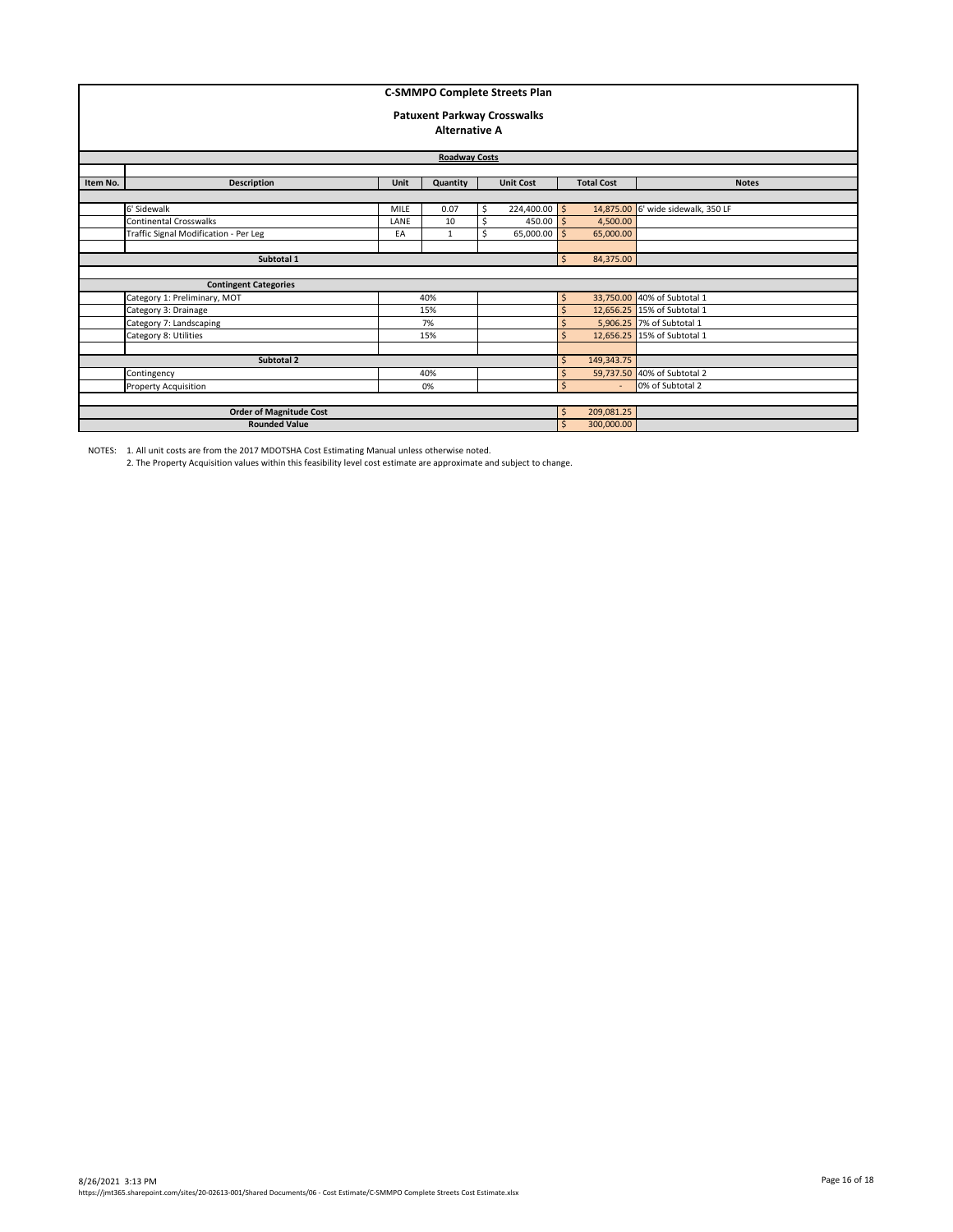| <b>C-SMMPO Complete Streets Plan</b><br><b>Patuxent Parkway Crosswalks</b><br><b>Alternative B</b><br><b>Roadway Costs</b> |                                       |                    |              |                   |                 |                    |            |                                 |  |  |
|----------------------------------------------------------------------------------------------------------------------------|---------------------------------------|--------------------|--------------|-------------------|-----------------|--------------------|------------|---------------------------------|--|--|
| Item No.                                                                                                                   | Description                           | <b>Unit Cost</b>   |              | <b>Total Cost</b> | <b>Notes</b>    |                    |            |                                 |  |  |
|                                                                                                                            |                                       | Unit               | Quantity     |                   |                 |                    |            |                                 |  |  |
|                                                                                                                            | 10' Shared Use Path                   | <b>MILE</b>        | 0.07         | Ś                 | $833,333.33$ \$ |                    |            | 55,239.90 10' wide path, 350 LF |  |  |
|                                                                                                                            | <b>Continental Crosswalks</b>         | LANE               | 10           | \$                | $450.00$ \$     |                    | 4,500.00   |                                 |  |  |
|                                                                                                                            | Traffic Signal Modification - Per Leg | EA                 | $\mathbf{1}$ | \$                | 65,000.00       | $\leq$             | 65,000.00  |                                 |  |  |
|                                                                                                                            |                                       |                    |              |                   |                 |                    |            |                                 |  |  |
|                                                                                                                            | Subtotal 1                            |                    |              |                   |                 | $\mathsf{S}$       | 124,739.90 |                                 |  |  |
|                                                                                                                            |                                       |                    |              |                   |                 |                    |            |                                 |  |  |
|                                                                                                                            | <b>Contingent Categories</b>          |                    |              |                   |                 |                    |            |                                 |  |  |
|                                                                                                                            | Category 1: Preliminary, MOT          |                    | 40%          |                   |                 | \$                 |            | 49,895.96 40% of Subtotal 1     |  |  |
|                                                                                                                            | Category 3: Drainage                  |                    | 15%          |                   |                 | $\mathsf{\hat{S}}$ |            | 18,710.98 15% of Subtotal 1     |  |  |
|                                                                                                                            | Category 7: Landscaping               |                    | 7%           |                   |                 | $\mathsf{\hat{S}}$ |            | 8,731.79 7% of Subtotal 1       |  |  |
|                                                                                                                            | Category 8: Utilities                 |                    | 15%          |                   |                 | $\mathsf{\hat{S}}$ |            | 18,710.98 15% of Subtotal 1     |  |  |
|                                                                                                                            |                                       |                    |              |                   |                 |                    |            |                                 |  |  |
|                                                                                                                            | Subtotal 2                            |                    |              |                   |                 | \$                 | 220,789.62 |                                 |  |  |
|                                                                                                                            | Contingency                           | 40%                |              |                   |                 |                    |            | 88,315.85 40% of Subtotal 2     |  |  |
| 0%<br><b>Property Acquisition</b>                                                                                          |                                       |                    |              |                   |                 |                    |            | 0% of Subtotal 2                |  |  |
|                                                                                                                            |                                       |                    |              |                   |                 |                    |            |                                 |  |  |
|                                                                                                                            | <b>Order of Magnitude Cost</b>        |                    |              |                   |                 | \$                 | 309,105.47 |                                 |  |  |
|                                                                                                                            | <b>Rounded Value</b>                  | $\mathsf{\hat{S}}$ | 400,000.00   |                   |                 |                    |            |                                 |  |  |